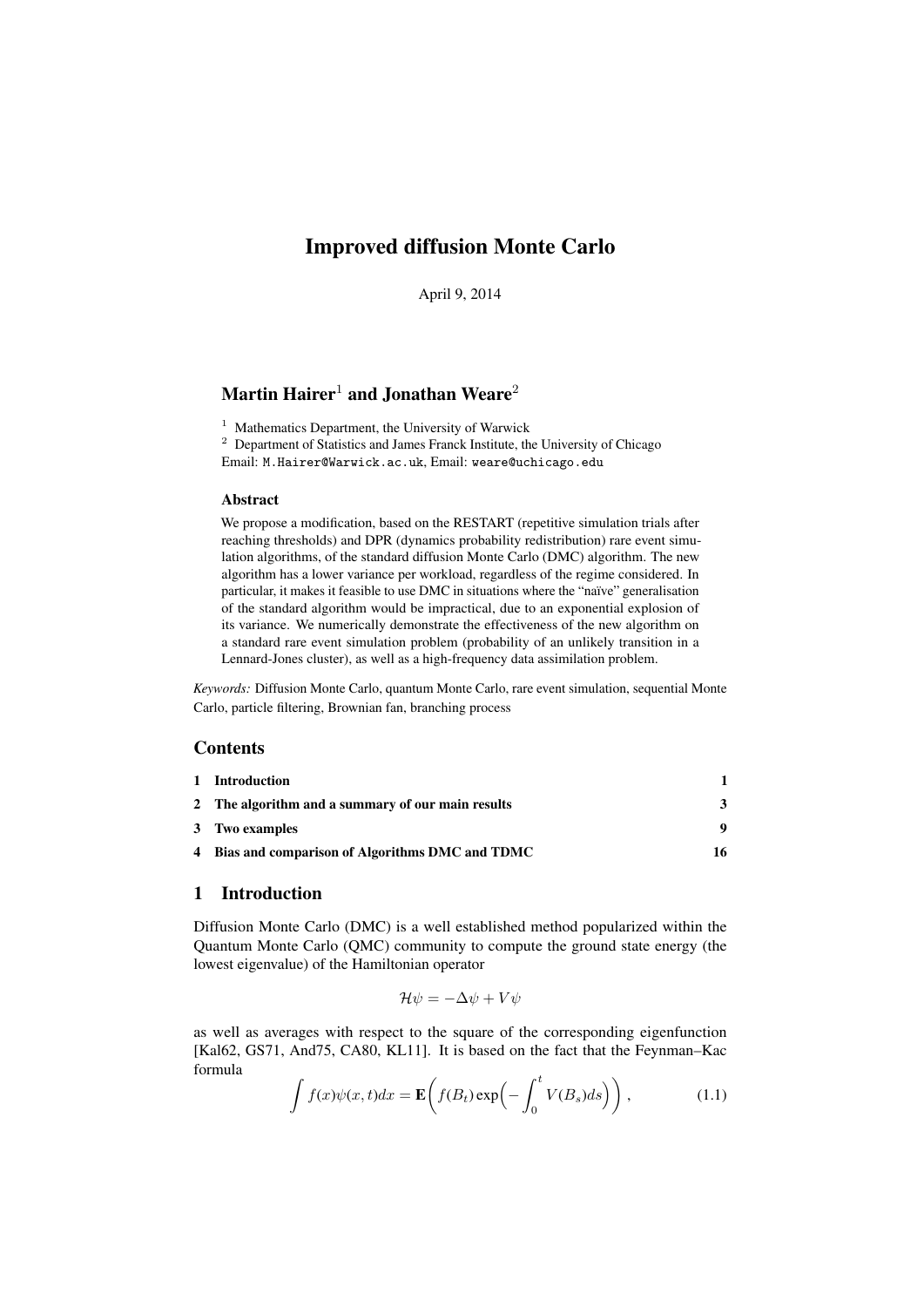connects the solution,  $\psi(x, t)$ , of the partial differential equation

$$
\partial_t \psi = -\mathcal{H}\psi \n\psi(0, \cdot) = \delta_0 ,
$$
\n(1.2)

to expectations of a standard Brownian motion  $B_t$  starting at x. For large times t, suitably normalised integrals against the solution of (1.2) approximate normalised integrals against the ground state eigenfunction of  $H$ .

As we will see in the next section, DMC is an extremely flexible tool with many potential applications going well beyond quantum Monte Carlo. In fact, the basic operational principles of DMC, as described in this article, can be traced back at least to what would today be called a rare event simulation scheme introduced in [HM54] and [RR55]. In the data assimilation context a popular variant of DMC, sequential importance sampling (see e.g. [dDG05, Liu02]), computes normalised expectations of the form

$$
\frac{\mathbf{E}\Big(f(y_t)\exp\Big(-\sum_{t_k\leq t}V(k,y_{t_k})\Big)\Big)}{\mathbf{E}\exp\Big(-\sum_{t_k\leq t}V(k,y_{t_k})\Big)},
$$

where the  $V(k, \cdot)$  are functions encoding, for example, the likelihood of sequentially arriving observations (at times  $t_1 < t_2 < t_3 < \cdots$ ) given the state of some Markov process  $y_t$ . A central component of a sequential importance sampling scheme is a so-called "resampling" step (see e.g. [dDG05, Liu02]) in which copies of a system are weighted by the ratio of two densities and then resampled to produce an unweighted set of samples. Some popular resampling algorithms are adaptations of the generalised version of DMC that we will present below in Algorithm DMC (e.g. residual resampling as described in [Liu02]). Our results suggest that sequential importance sampling schemes could be improved (in some cases dramatically) by building the resampling step from our modification of DMC in Algorithm TDMC.

One can imagine a wide range of potential uses of DMC. For example, we will show that the generalisation of DMC in Algorithm DMC below could potentially be used to compute approximations to quantities of the form

$$
\mathbf{E}\left(f(y_t)\exp\left(-\int_0^t V(y_t)dy_t\right)\right),\
$$

$$
\mathbf{E}(f(y_t)\exp\left(-V(y_t)\right)).
$$
 (1.3)

where  $y_t$  is a diffusion. Continuous time data assimilation requires the approximation of expectations similar to first type above while, when applied to computing expectations of the type in (1.3), DMC becomes a rare event simulation technique (see e.g. [HM54, RR55, AFRtW06, JDMD06]), i.e. a tool for efficiently generating samples of extremely low probability events and computing their probabilities. Such tools can be used to compute the probability or frequency of dramatic fluctuations in a stochastic process. Those fluctuations might, for example, characterise a reaction in a chemical system or a failure event in an electronic device (see e.g. [FS96, Buc04]).

The mathematical properties of DMC have been explored in great detail (see e.g. [DM04]). Particularly relevant to our work is the thesis [Rou06] which studies the continuous time limit of DMC in the quantum Monte Carlo context and introduces schemes for that setting that bear some resemblance to our modified scheme Algorithm TDMC. The initial motivation for the present work is the observation that, in

or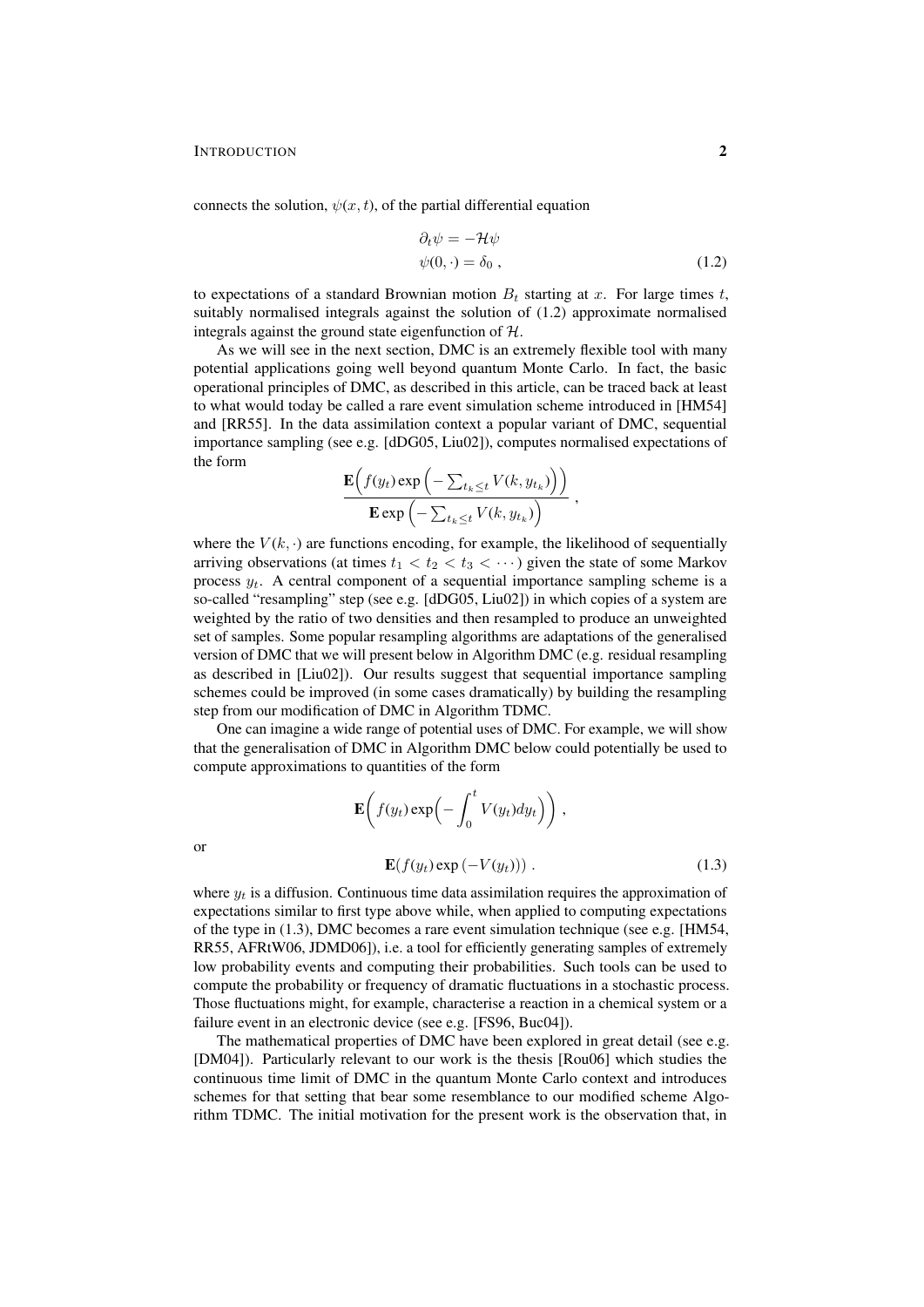some of the most interesting settings, the natural generalisation of DMC introduced in Algorithm DMC exhibits a dramatic instability. We show that this instability can be corrected by a slight enlargement of the state space to include a parameter dictating which part of the state space a sample is allowed to visit. The resulting method is introduced in Algorithm TDMC in Section 2 below. This modification is inspired by the RESTART and DPR rare event simulation algorithms [VAVA91, HT99, DD11]. The RESTART and DPR algorithms bias an underlying Markov process by splitting the trajectory of the process into multiple trajectories and then appropriately reweighing the resulting trajectories. The splitting occurs every time the process moves from one set to another in a predefined partition of the state space. The key feature of the algorithms that we borrow is a restriction placed on the trajectories resulting from a splitting event. The new trajectories are only allowed to explore a certain region of state space and are eliminated when they exit this region. Our modification of DMC is similar, except that our branching rule is not necessarily based on a fixed partition of state space.

In Section 3, we demonstrate the stability and utility of the new method in two applications. In the first one, we use the method to compute the probability of very unlikely transitions in a small cluster of Lennard-Jones particles. In the second example we show that the method can be used to efficiently assimilate high frequency observational data from a chaotic diffusion. In addition to these computational examples, we provide an in-depth mathematical study of the new scheme (Algorithm TDMC). We show that regardless of parameter regime and even underlying dynamics (i.e.  $y_t$  need not be related to a diffusion) the estimator generated by the new algorithm has lower variance per workload than the DMC estimator. In a companion article [HW14], by focusing on a particular asymptotic regime (small time-discretisation parameter) we are also able to rigorously establish several dramatic results concerning the stability of Algorithm TDMC in settings in which the straightforward generalisation of DMC is unstable. In particular, in that work we provide a characterization and proof of convergence in the continuous time limit to a well-behaved limiting Markov process which we call the Brownian fan.

#### 1.1 Notations

In our description and discussion of the methods below we will use the standard notation  $|a| = \max\{i \in \mathbb{Z} : i \leq a\}.$ 

#### Acknowledgements

We would like to thank H. Weber for numerous discussions on this article and S. Vollmer for pointing out a number of inaccuracies found in earlier drafts. We would also like to thank J. Goodman and E. Vanden-Eijnden for helpful conversations and advice during the early stages of this work. Financial support for MH was kindly provided by EPSRC grant EP/D071593/1, by the Royal Society through a Wolfson Research Merit Award, and by the Leverhulme Trust through a Philip Leverhulme Prize. JW was supported by NSF through award DMS-1109731.

## 2 The algorithm and a summary of our main results

With the potential term  $V$  removed, the PDE (1.2) is simply the familiar Fokker-Planck (or forward Kolmogorov) equation and one can of course approximate (1.1) (with  $V = 0$ ) by

$$
\widehat{f}_t = \frac{1}{M} \sum_{j=1}^{M} f(w_t^{(j)}) ,
$$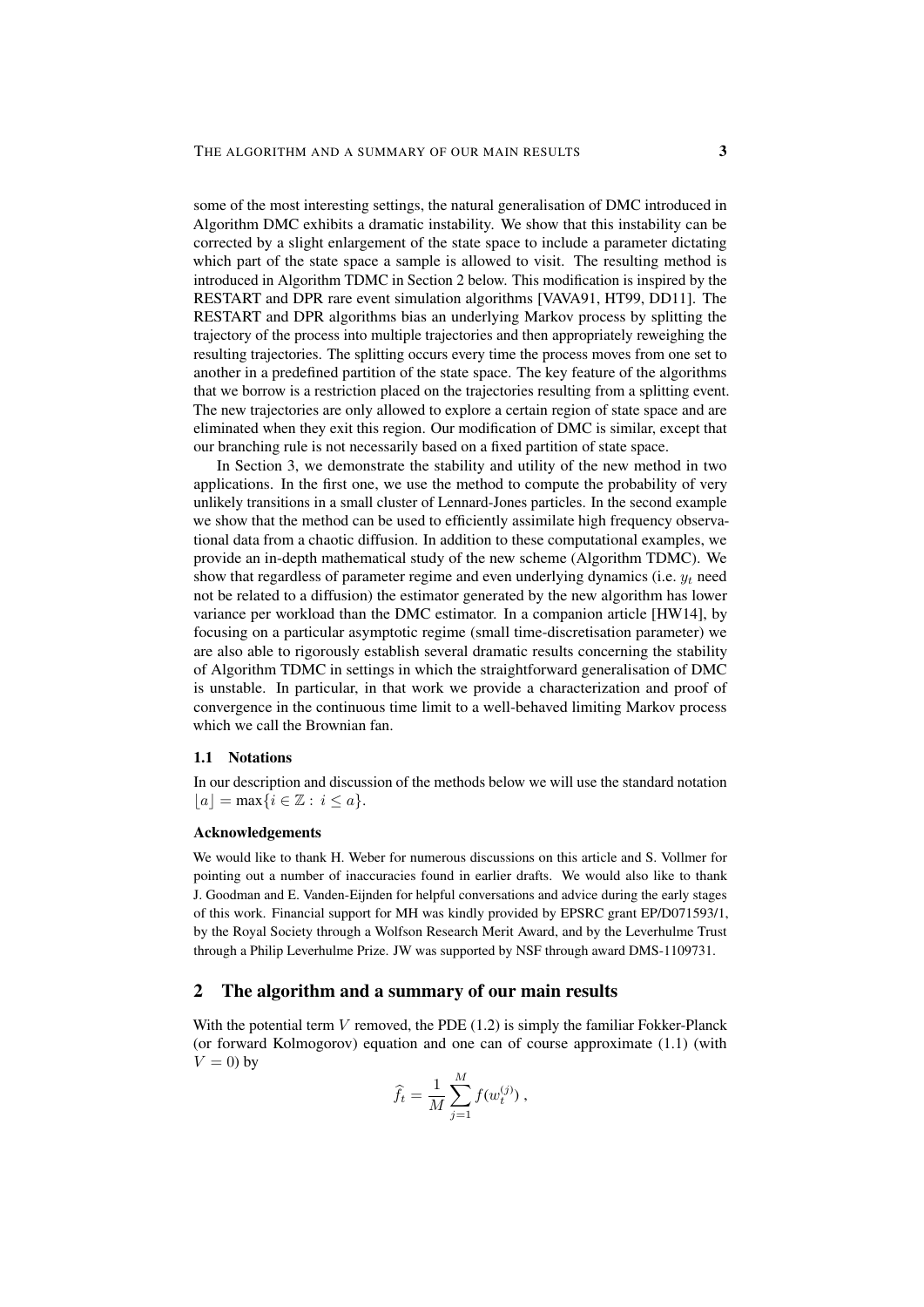where the  $w^{(j)}$  are M independent realisations of a Brownian motion. The probabilistic interpretation of the source term  $V\psi$  in the PDE is that it is responsible for the killing and creation of sample trajectories of  $w$ . In practice one cannot exactly compute the integral appearing in the exponent in (1.1). Common practice (assuming that  $t_k = k\varepsilon$ ) is to replace the integral by the approximation

$$
\int_0^t V(w_s) ds \approx \sum_{k=0}^{\lfloor t/\varepsilon \rfloor - 1} \frac{1}{2} \big( V(w_{t_{k+1}}) + V(w_{t_k}) \big) \varepsilon ,
$$

where  $\varepsilon > 0$  is a small time-discretisation parameter. DMC then approximates

$$
\langle f \rangle_t = \mathbf{E} \bigg( f(w_t) \exp \bigg( - \sum_{k=0}^{\lfloor t/\varepsilon \rfloor - 1} \frac{1}{2} \big( V(w_{t_{k+1}}) + V(w_{t_k}) \big) \varepsilon \bigg) \bigg). \tag{2.1}
$$

The version of DMC that we state below in Algorithm DMC is a slight generalisation of the standard algorithm and approximates

$$
\langle f \rangle_t = \mathbf{E} \bigg( f(y_t) \exp \bigg( - \sum_{t_k \le t} \chi(y_{t_k}, y_{t_{k+1}}) \bigg) \bigg) , \tag{2.2}
$$

where  $y_t$  is any Markov process and  $\chi$  is any function of two variables. Strictly for convenience we will assume that the time  $t$  is among the discretization points  $t_0, t_1, t_2, \ldots$ . The DMC algorithm proceeds as follows:

### Algorithm DMC *Slightly generalised DMC*

- 1. Begin with  $M$  copies  $x_0^{(j)} = x_0$  and  $k = 0$ .
- 2. At step  $k$  there are  $N_{t_k}$  samples  $x_{t_k}^{(j)}$ . Evolve each of these  $t_{k+1}-t_k$  units of time under the underlying dynamics to generate  $N_{t_k}$  values

$$
\tilde{x}_{t_{k+1}}^{(j)} \sim \mathbf{P}(y_{t_{k+1}} \in dx \, | \, y_{t_k} = x_{t_k}^{(j)}).
$$

3. For each  $j=1,\ldots,N_{t_k}$ , let

$$
P^{(j)} = e^{-\chi(x_{t_k}^{(j)}, \tilde{x}_{t_{k+1}}^{(j)})}
$$

and set

$$
N^{(j)} = \lfloor P^{(j)} + u^{(j)} \rfloor ,
$$

where the  $u^{(j)}$  are independent  $\mathcal{U}(0,1)$  random variables.

4. For  $j = 1, ..., N_{t_k}$ , and for  $i = 1, ..., N^{(j)}$  set

$$
x_{t_{k+1}}^{(j,i)} = \tilde{x}_{t_{k+1}}^{(j)}.
$$

5. Finally, set  $N_{t_{k+1}} = \sum_{j=1}^{N_{k\varepsilon}} N^{(j)}$  and list the  $N_{t_{k+1}}$  vectors  $\{x_{t_{k+1}}^{(j,i)}\}$ as  $\{x_{t_{k+1}}^{(j)}\}_{j=1}^{N_{t_{k+1}}}$ .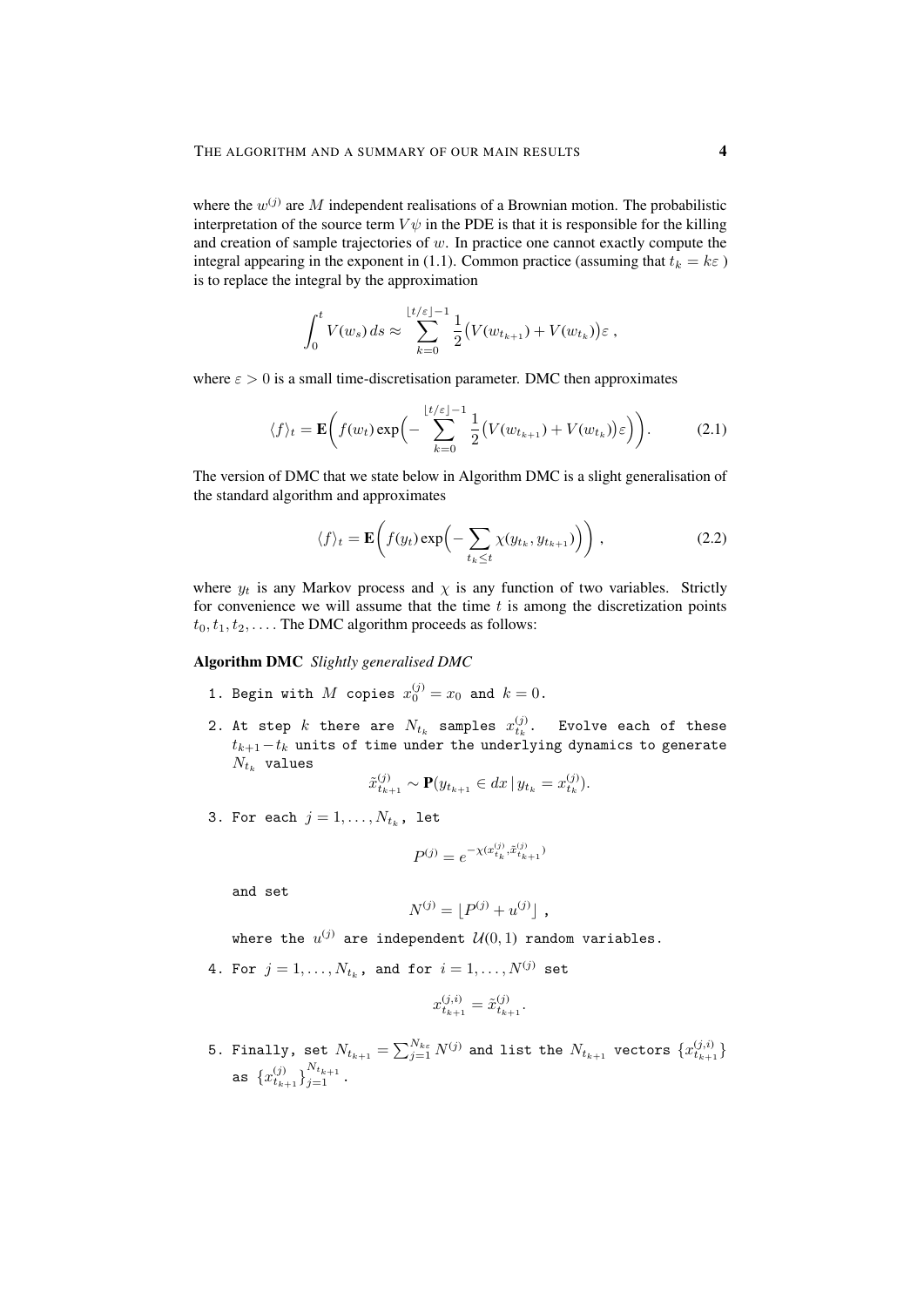6. At time  $t$ , produce the estimate

$$
\widehat{f}_t = \frac{1}{M} \sum_{j=1}^{N_t} f(x_t^{(j)}) .
$$

Here, the notation  $U(a, b)$  was used to refer to the law of a random variable that is uniformly distributed in the interval  $(a, b)$ . Below we will refer to the  $x_t^{(j)}$  as *particles* and to a collection of particles as an *ensemble*.

**Remark 2.1** If the goal is to compute the "conditional" quantity  $\langle f \rangle_t / \langle 1 \rangle_t$  then one can simply redefine  $P^{(j)}$  in Step 3 by

$$
P^{(j)} = \frac{e^{-\chi(x_{t_k}^{(j)}, \tilde{x}_{t_{k+1}}^{(j)})}}{\frac{1}{N_t} \sum_{l=1}^{N_t} e^{-\chi(x_{t_k}^{(l)}, \tilde{x}_{t_{k+1}}^{(l)})}}.
$$

With this choice the copy number  $N_t$  becomes a Martingale and will need to be controlled at the cost of some ensemble size dependent bias. The value of  $N_t$  can be maintained exactly at some predefined value  $M$  by uniformly upsampling or downsampling the ensemble after each iteration. Alternatively one can hold  $N_t$  near M by multiplying this  $P^{(j)}$  by  $(M/N_t)^\alpha$  for some  $\alpha > 0$  as we do in Section 3.2.

Algorithm DMC results in an unbiased estimate of (2.2), i.e.

$$
\mathbf{E}^1 \widehat{f}_t = \langle f \rangle_t \; .
$$

For reasonable choices of  $\chi$  and  $f$  (e.g.  $\sup_{t_k \leq t} \langle 1 \rangle_{t_k} < \infty$  and  $\langle |f| \rangle_t < \infty$ ) the law of large numbers then implies that

$$
\lim_{M \to \infty} \hat{f}_t = \langle f \rangle_t.
$$

We use the symbol  $E^1$  for expectations under the rules of Algorithm DMC to distinguish them for expectations under the rules of our modified algorithm (Algorithm TDMC below) which will simply be denoted by E.

Of course if we set

$$
\chi(x,y) = \frac{1}{2}(V(x) + V(y))(t_{k+1} - t_k), \qquad (2.3)
$$

then we are back to the quantum Monte Carlo setting. We might, however, choose

$$
\chi(x, y) = V(x)(y - x), \qquad (2.4)
$$

which, if  $y_t$  approximates a diffusion (which we also denote by  $y_t$ ), formally corresponds to an approximation of

$$
\langle f \rangle_t = \mathbf{E} \bigg( f(y_t) \exp \bigg( - \int_0^t V(y_s) dy_s \bigg) \bigg) ,
$$
  

$$
\chi(x, y) = V(y) - V(x) ,
$$
 (2.5)

or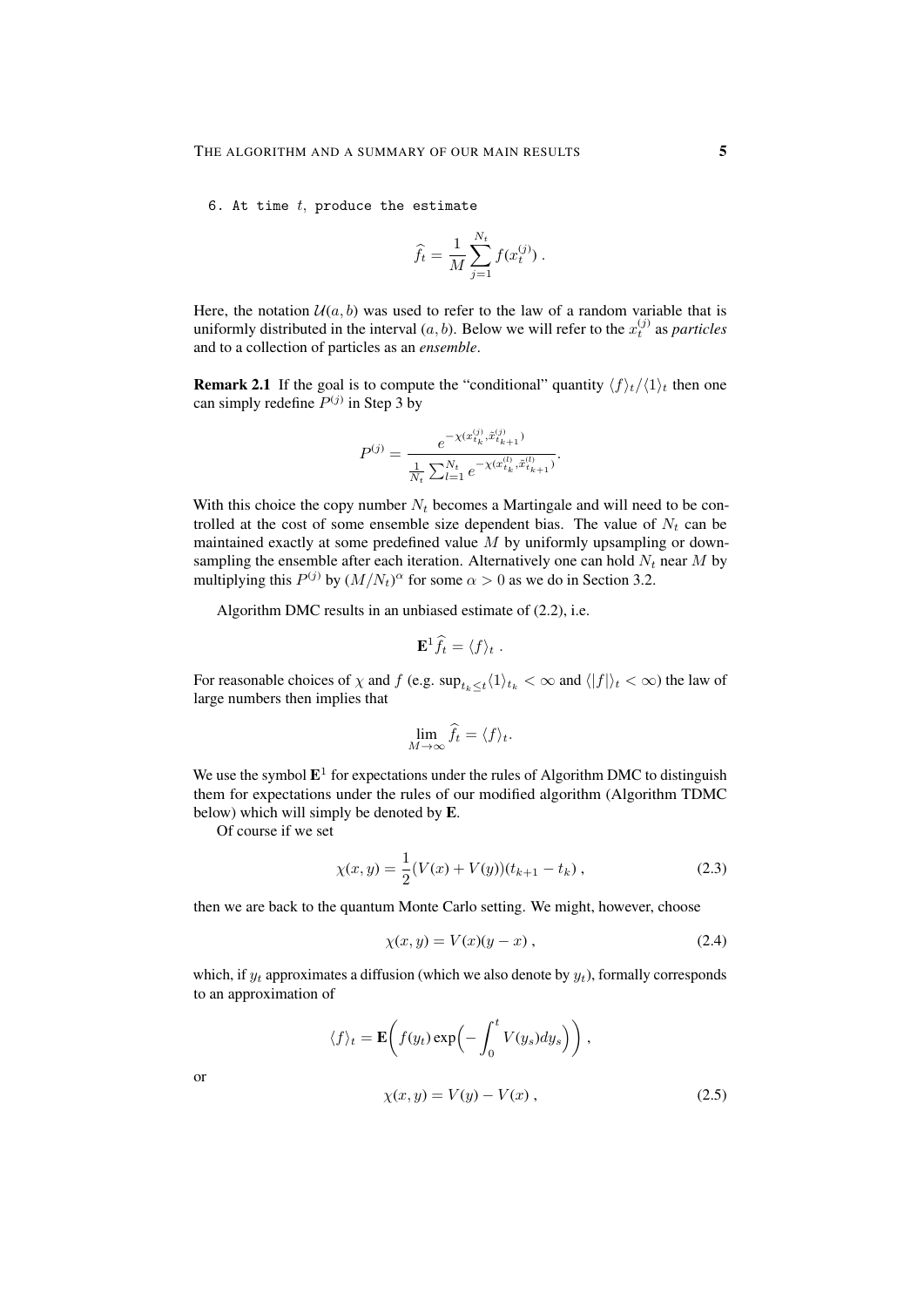corresponding to an approximation of

$$
\langle f \rangle_t = e^{V(x_0)} \mathbf{E} \Big( f(y_t) e^{-V(y_t)} \Big).
$$

The generalisation of DMC resulting from various choices of  $\chi$  is not frivolous. In Section 3 we will see that, with  $\chi$  of form (2.5), one can design potentially very useful rare event and particle filtering schemes. Unfortunately, when  $y_t$  is a diffusion or a discretisation of a diffusion, the resulting Algorithms behave extremely poorly in the small discretisation size limit  $(t_{k+1} - t_k \to 0)$ . The reason is simple: on a time interval [ $t_k, t_{k+1}$ ), a typical step of Brownian motion moves by  $\mathcal{O}(\sqrt{t_{k+1} - t_k})$ . Therefore, unlike for (2.3), for both (2.4) and (2.5), the typical size of  $\chi(x, y)$  is of order  $\sqrt{t_{k+1} - t_k}$ . As a consequence, at each step, the probability that a particle either dies or  $\sqrt{t_{k+1} - t_k}$ . As a consequence, at each step, the probability that a particle either dies of spawns a child is itself of order  $\sqrt{t_{k+1} - t_k}$ . Without modification, as  $t_{k+1} - t_k \rightarrow 0$ , the fluctuations in the number of particles,  $N_t$ , will grow wildly and the process will die out before a time of order 1 with higher and higher probability, thus causing the variance of our estimator to explode. This phenomenon is already evident in the simple case of a Brownian motion,

$$
y_{(k+1)\varepsilon} = y_{k\varepsilon} + \sqrt{\varepsilon} \xi_{k+1} , \qquad X(0) = 0 , \qquad (2.6)
$$

with

$$
\chi(x, y) = y - x \tag{2.7}
$$

(a choice consistent with either (2.4) or (2.5)). Here the  $\xi_k$  are independent mean 0 and variance 1 Gaussian random variables. This example (with more general  $\xi_k$ ) is analysed in great depth in the companion paper [HW14].

Figure 2 demonstrates the dramatic failure of the straightforward generalisation of DMC in Algorithm DMC on this simple example. There we plot the logarithm of the second moment of the number of particles in the ensemble at time 1 (i.e. after  $1/\varepsilon$  steps of the algorithm) versus  $-\log \varepsilon$  for several values of  $\varepsilon$ . Clearly,  $\mathbf{E}(N_1^2)$  is growing rapidly as  $\varepsilon$  decreases. Indeed, for small enough  $\varepsilon$  and starting with a single initial copy at the origin, one can exploit the conditional independence of offspring in Algorithm DMC to show that for the simple random walk example,  $\mathbf{E}[N_{k\varepsilon}^2] \ge \sum_{k=1}^{N-2} \mathbf{E}[N_{k\varepsilon}^2]$  $\mathbf{E}[N_{(k-1)\varepsilon}^2] + \alpha \sqrt{\varepsilon}$  for a positive constant  $\alpha$ . After iterating  $\varepsilon^{-1}$  times, this bound gives exactly the growth of  $\mathbf{E}[N_1^2]$  illustrated in Figure 2 (i.e.  $\mathcal{O}(\varepsilon^{-1/2})$ ). This instability can be removed by carrying out the branching steps (Steps 3-5) only every  $\mathcal{O}(1)$  units of time instead of every  $\varepsilon$  units of time and accumulating weights for the particles in the intervening time intervals. However, this small  $\varepsilon$  regime cleanly highlights a serious (and unnecessary) deficiency in DMC. In contrast to Algorithm DMC, the method that we will describe in Algorithm TDMC below, appears to be stable as  $\varepsilon$  vanishes (a property confirmed in [HW14]).

Our modification of DMC described in Algorithm TDMC below not only suppresses the small  $\varepsilon$  instability just described, but results in a more robust and efficient algorithm in any context. Inspired by the RESTART and DPR algorithms studied in [VAVA91, HT99, DD11] we append to each particle a "ticket"  $\theta$  limiting the region that the particle is allowed to visit. Samples are eliminated when and only when they violate their ticket values. As a consequence, particles typically survive for a much longer time, and in many situations there is a well-defined limiting algorithm when  $\varepsilon \to 0$ . More precisely, the modified algorithm proceeds as follows:

### Algorithm TDMC *Ticketed DMC*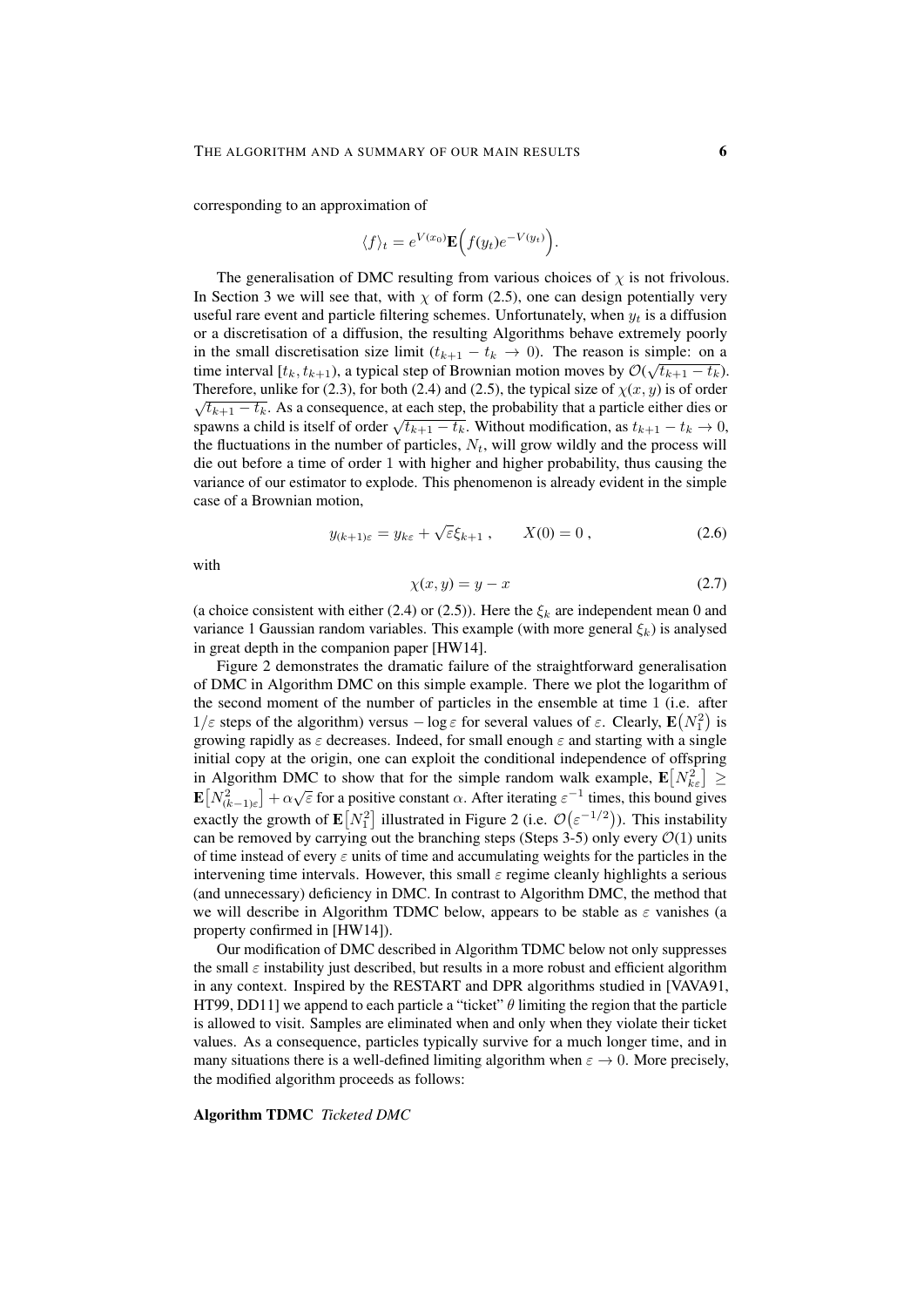

Figure 1: Second moment of  $N$  versus stepsize.

- 1. Begin with  $M$  copies  $x_0^{(j)} = x_0$ . For each  $j = 1, \ldots, M$  choose an independent random variable  $\theta_0^{(j)} \sim \mathcal{U}(0,1)$ .
- 2. At step  $k$  there are  $N_{t_k}$  samples  $(x_{t_k}^{(j)}, \theta_{t_k}^{(j)})$ . Evolve each of the  $x_{t_k}^{\left(j\right)}$  one step to generate  $N_{t_k}$  values

$$
\tilde{x}_{t_k}^{(j)} \sim \mathbf{P}(y_{t_{k+1}} \in dx \, | \, y_{t_k} = x_{t_k}^{(j)}).
$$

3. For each  $j = 1, \ldots, N_{t_k}$ , let

$$
P^{(j)} = e^{-\chi(x_{t_k}^{(j)}, \tilde{x}_{t_{k+1}}^{(j)})}.
$$
\n(2.8)

If  $P^{(j)} < \theta_{t_k}^{(j)}$  then set

 $N^{(j)} = 0.$ 

If  $P^{(j)} \geq \theta^{(j)}_{t_k}$  then set

$$
N^{(j)} = \max\{\lfloor P^{(j)} + u^{(j)} \rfloor, 1\},\tag{2.9}
$$

where  $u^{(j)}$  are independent  $\mathcal{U}(0,1)$  random variables.

4. For  $j = 1, ..., N_{t_k}$ , if  $N^{(j)} > 0$  set

$$
x_{t_{k+1}}^{(j,1)} = \tilde{x}_{t_{k+1}}^{(j)} \quad \text{and} \quad \theta_{t_{k+1}}^{(j,1)} = \frac{\theta_{t_k}^{(j)}}{P^{(j)}}
$$

and for  $i = 2, \ldots, N^{(j)}$ 

$$
x_{t_{k+1}}^{(j,i)} = \tilde{x}_{t_{k+1}}^{(j)} \quad \text{and} \quad \theta_{t_{k+1}}^{(j,i)} \sim \mathcal{U}((P^{(j)})^{-1}, 1).
$$

5. Finally set  $N_{t_{k+1}}=\sum_{j=1}^{N_{t_k}}N^{(j)}$  and list the  $N_{t_{k+1}}$  vectors  $\{x_{t_{k+1}}^{(j,i)}\}$ as  $\{x_{t_{k+1}}^{(j)}\}_{j=1}^{N_{t_{k+1}}}$ .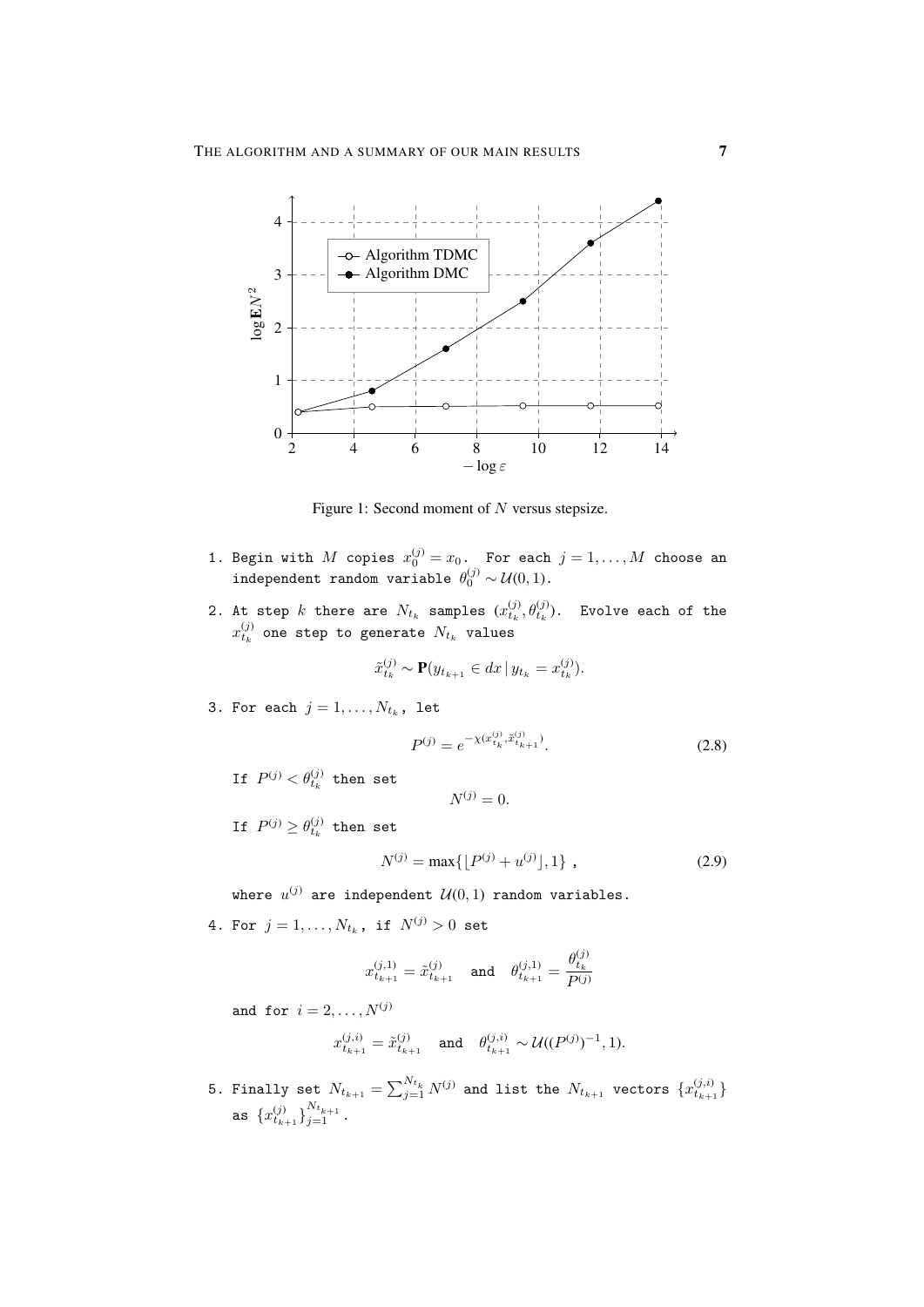6. At time  $t$  produce the estimate

$$
\widehat{f}_t = \frac{1}{M} \sum_{j=1}^{N_t} f(x_t^{(j)}) .
$$

Remark 2.2 Both here and in Algorithm DMC, we could have replaced the random variable  $[P^{(j)} + u^{(j)}]$  by any integer-valued random variable with mean  $P^{(j)}$ . The choice given here is natural, since it is the one that minimises the variance. From a mathematical perspective, the analysis would have been slightly easier if we chose instead to use Poisson distributed random variables.

We should first establish that this new algorithm "does the job" in the sense that if the steps in Algorithm DMC are replaced by those in Algorithm TDMC, the resulting ensemble of particles still produces an unbiased estimate of the quantity  $\langle f \rangle_t$  defined in (2.2). This is the subject of Theorem 4.1 below which establishes that, indeed, for any bounded test function f and any choice of  $\chi$ ,

$$
\mathbf{E}f_t = \langle f \rangle_t \,. \tag{2.10}
$$

We have already mentioned that a companion article [HW14] is devoted to showing that our modification of DMC, Algorithm TDMC, does not suffer the small  $\varepsilon$  instability observed in Algorithm DMC. In that asymptotic regime Algorithm TDMC dramatically outperforms the straightforward generalisation of DMC in Algorithm DMC. However, a surprising side-effect of our modification is that Algorithm TDMC is superior to Algorithm DMC in all contexts. In this article we compare Algorithms DMC and TDMC independently of a specific regime (discretisation stepsize, choice of  $\chi$ , etc).

The key tool in carrying out this comparison is Lemma 4.4 in Section 4. That lemma establishes that by simply randomising all tickets uniformly between 0 and 1 at each step of Algorithm TDMC, one obtains a process that, in law, is identical to the one generated by Algorithm DMC. With this observation in hand we are able to establish in Theorem 4.3 that the estimator produced by Algorithm TDMC always has lower variance than Algorithm DMC, i.e. we prove that

$$
\mathbf{var}\,\hat{f}_t \le \mathbf{var}^1\,\hat{f}_t\,,\tag{2.11}
$$

holds for any bounded test function  $f$ , any underlying Markov chain  $Y$ , and any choice of  $\chi$ . In expression (2.11) we have again distinguished expectations under the rules of Algorithm DMC from all other expectations by a superscript 1.

In comparing Algorithms DMC and TDMC, it is not enough to simply compare the variances of the corresponding estimators: one should also compare their respective costs. Since the dominant contribution to any cost difference in the two algorithms will come from differences in the number of times one must evolve a particle from one time step to the next we compare the expectations of *workload*

$$
\mathcal{W}_t = \sum_{t_k \leq t} N_{t_k}
$$

under the two rules. However, by (2.10) with  $f \equiv 1$  we see that

$$
\mathbf{E}^{1} \mathcal{W}_{t} = \mathbf{E} \mathcal{W}_{t} = M \sum_{t_{k} \leq t} \mathbf{E} \exp \left(-\sum_{j=0}^{k-1} \chi(y_{t_{j}}, y_{t_{j+1}})\right),
$$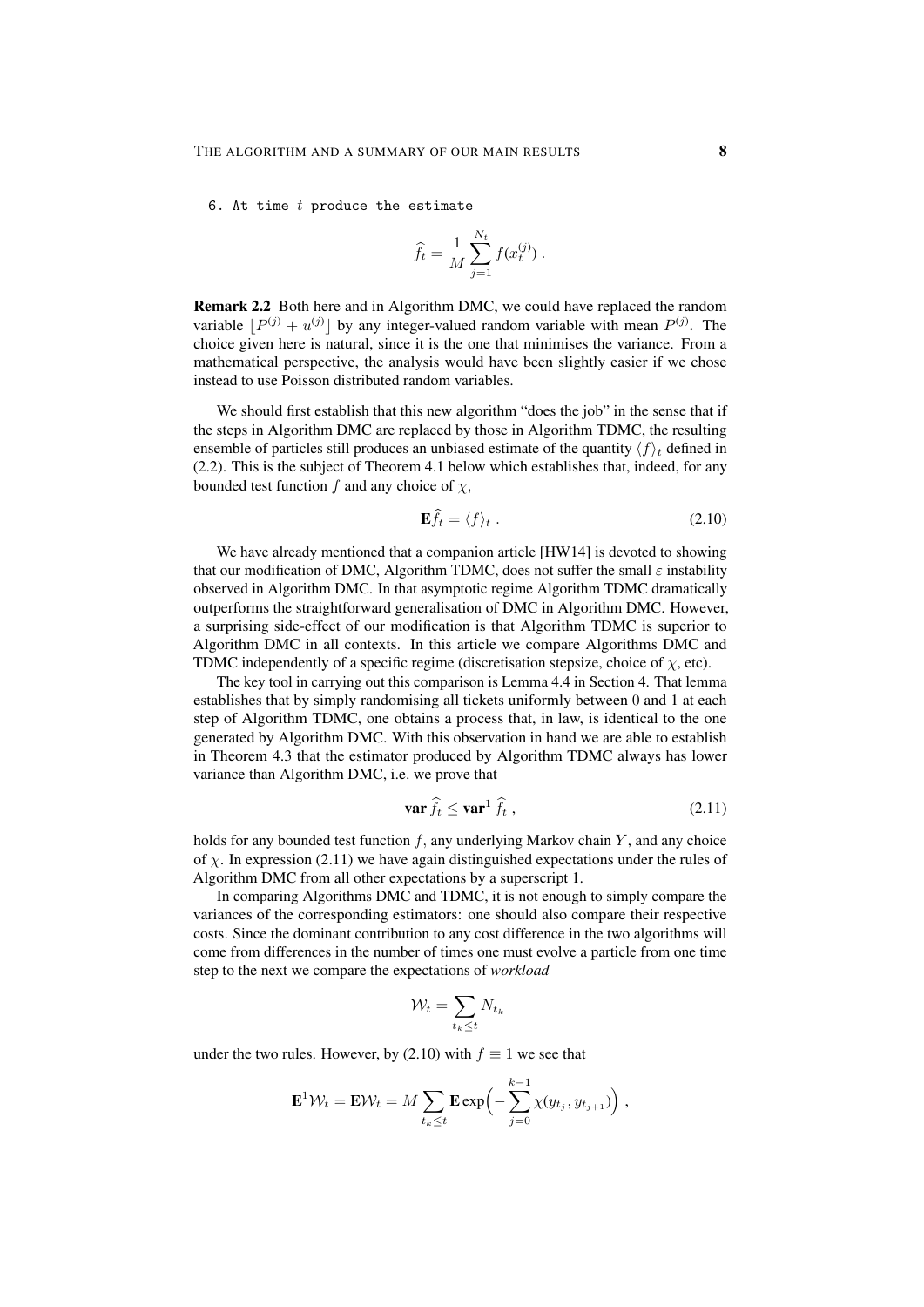#### TWO EXAMPLES 9

so that the expected cost of both algorithms is the same. In fact, the proof of Theorem 4.3 can be modified slightly to show that the variance of the workload of Algorithm TDMC is always lower than the variance of workload of Algorithm DMC. These remarks leave little room for ambiguity. Algorithm TDMC is more efficient than Algorithm DMC in any setting.

The existence of a continuous-time limit and other robust, small-discretisation parameter characteristics established in [HW14] along with the other features of Algorithm TDMC mentioned above, strongly suggest that Algorithm TDMC has significant potential as a flexible and efficient computational tool. In the next section we provide numerical evidence to that effect.

#### 3 Two examples

In the following subsections we apply our modified DMC algorithm to two simple problems. In Section 3.1 we consider the approximation of a small probability related to the escape of a diffusion from a deep potential well. We will use Algorithm TDMC to bias simulation of the diffusion so that an otherwise rare event (escape from the potential well) becomes common (and then reweight appropriately). We will see that extremely low probability events can be computed with reasonably low relative error. In Section 3.2 we demonstrate the performance of Algorithm TDMC in one of DMCs most common application contexts, particle filtering. We will reconstruct a hidden trajectory of a diffusion, given noisy but very frequent observations. Our comparison shows that the reconstruction produced by the modified method is dramatically more accurate than the reconstruction produced by straightforward generalisation of DMC.

#### 3.1 Rare event simulation

In Quantum Monte Carlo applications, the function  $\chi$  is (for the most part) specified by the potential  $V$  as in (2.3). In other applications however, there may be more freedom in the choice of  $\chi$  to achieve some specific goal. As already mentioned earlier, the choice  $\chi(x, y) = V(y) - V(x)$  turns Algorithm TDMC into an estimator of

$$
\langle f \rangle_t = e^{V(x_0)} \mathbf{E} (f(y_t) e^{-V(y_t)}) \ .
$$

The design of a "good" choice of  $V$  will be discussed below. By redefining  $f$  we find that  $e^{-V(x_0)} e^V \hat{f}_t$  is an unbiased estimate of  $\mathbf{E}(f(y_t))$ , i.e.

$$
e^{-V(x_0)} \mathbf{E} \sum_{j=1}^{N_t} e^{V(x_t^{(j)})} f(x_t^{(j)}) = \mathbf{E} f(y_t) ,
$$

where the samples  $x_t^{(j)}$  are generated as in Algorithm TDMC. This suggests choosing V to minimise the variance of  $e^V f_t$ . Intuitively this involves choosing V to be smaller in regions where  $f$  is significant. The branching step in Algorithm TDMC will create more copies when  $V$  decreases, focusing computational resources in regions where  $V$  is small.

As an example, consider the overdamped Langevin dynamics

$$
dy_t = -\nabla U(y_t)dt + \sqrt{2\gamma}dB_t
$$

where y represents the positions of seven two-dimensional particles (i.e.  $y \in \mathbb{R}^{14}$ ) and

$$
U(x) = \sum_{i < j} 4(||x_i - x_j||^{-12} - ||x_i - x_j||^{-6}).
$$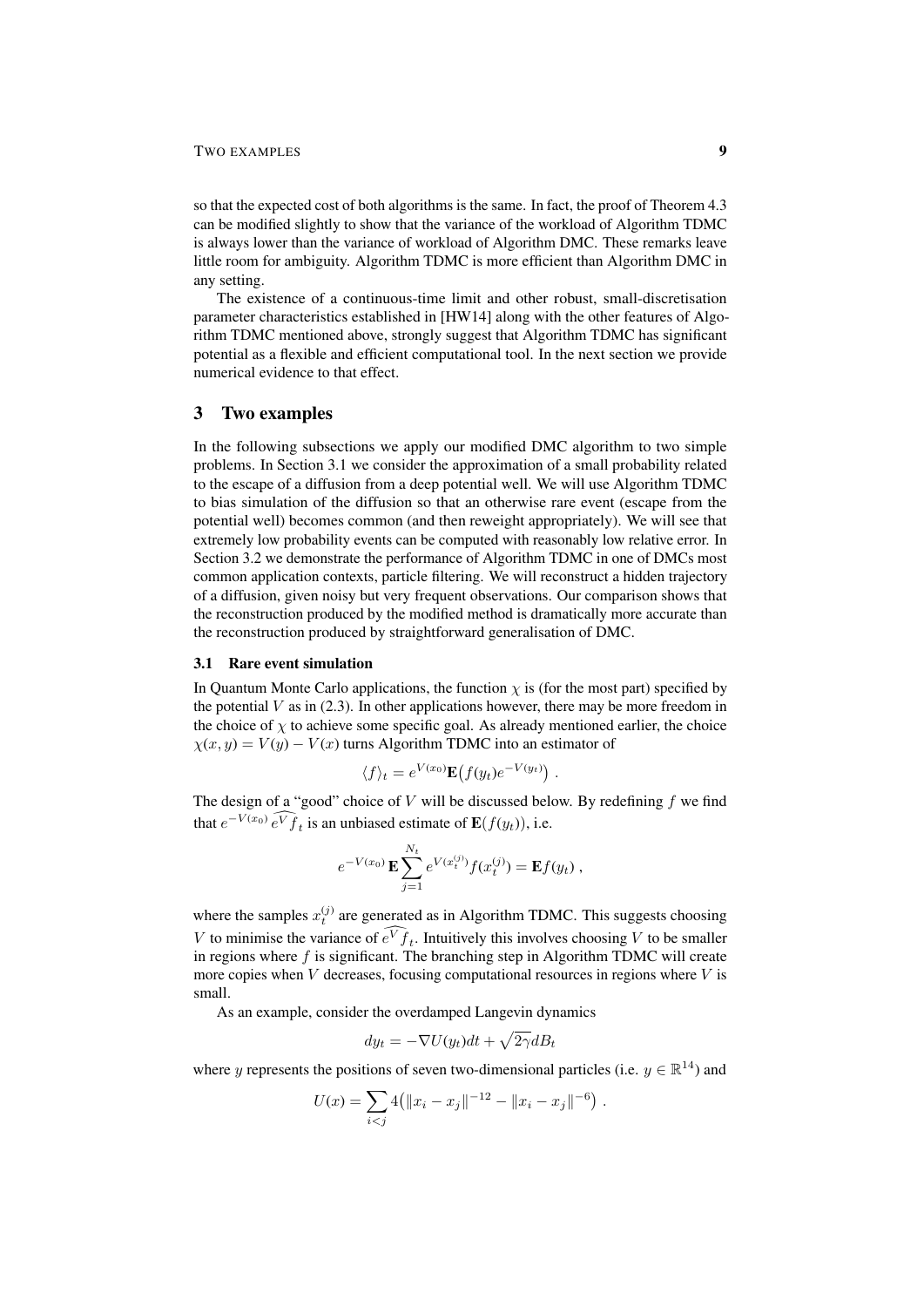

Figure 2: (Left) The initial condition  $x^A$  to generate the results in Table 1. (Right) A typical sample of the event  $y_2 \in B$ .

In this formula  $x_i$  represents the position of the *i*th particle (i.e.  $x_i \in \mathbb{R}^2$ ). In various forms this Lennard-Jones cluster is a standard non-trivial test problem in rare event simulation (see [DBC98]).

After discretising this process by the Euler scheme

$$
y_{(k+1)\varepsilon} = y_{k\varepsilon} - \nabla U(y_{k\varepsilon})\varepsilon + \sqrt{2\gamma\varepsilon} \,\xi_{k+1}
$$

with a stepsize of  $\varepsilon = 10^{-4}$  we apply Algorithm TDMC with

$$
\chi(x,y) = V(y) - V(x), \qquad V(x) = \frac{\lambda}{kT} \min_{i \ge 2} \left\{ \left\| x_i - \frac{1}{7} \sum_j x_j \right\| \right\}.
$$

The properties of the Euler discretisation in the context of rare event simulation are discussed in [VEW14].

Our goal is to compute

$$
\mathbf{P}_{x^A}(y_2 \in B), \qquad B = \{x : V(x) < 0.1\} \;,
$$

where our initial configuration is given by  $x_1^A = (0, 0)$  and for  $j = 2, 3, ..., 7$ ,

$$
x_j^A = \left(\cos\frac{j\pi}{3}, \sin\frac{j\pi}{3}\right)
$$

(see Figure 2). Starting from initial configuration  $x_0 = x^A$ , the particle initially at the centre of the cluster  $(x_1^A)$  will typically remain there for a length of time that increases exponentially in  $\gamma^{-1}$ . We are roughly computing the probability that, in 2 units of time, the particle at the centre of the cluster exchanges positions with one of the particles in the outer shell. This probability decreases exponentially in  $\gamma^{-1}$  as  $\gamma \to 0$ . In this case

$$
f(x) = \mathbf{1}_B(x) ,
$$

where  $\mathbf{1}_B$  is the indicator function of B. In our simulations,  $\lambda$  is chosen so that the expected number of particles ending in B,  $\mathbf{E} \widehat{f}_2$ , is (very) roughly 1. The results for several values of the temperature  $\gamma$  are displayed in Table 1.

The workload referenced in Table 1 is the (scaled) expected total number of  $\nabla U$ evaluations per sample, i.e. the expectation of

$$
\varepsilon \mathcal{W}_2 = \varepsilon \sum_{k=1}^{2/\varepsilon} N_{k\varepsilon}.
$$

Note that when  $V \equiv 0$ , Algorithm TDMC reduces to straightforward (brute force) simulation and the workload is exactly 2. Increasing  $\lambda$  results in the creation of more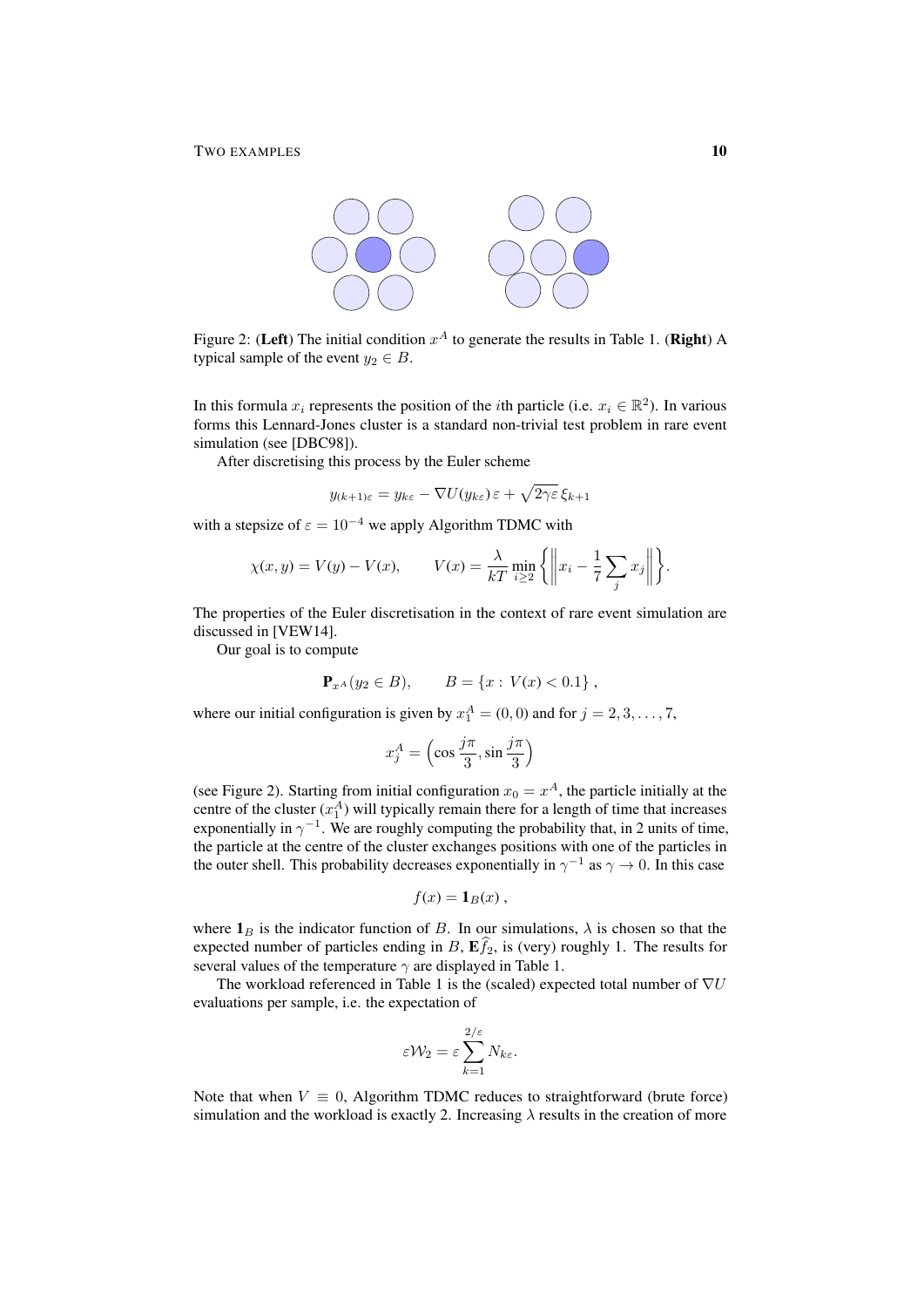| $\gamma$ |      | estimate              | workload | $\frac{1}{2}$ (xworkload) | brute force<br>variance |
|----------|------|-----------------------|----------|---------------------------|-------------------------|
| 0.4      | 19   | $1.125\times10^{-2}$  | 12.90    | $4.732 \times 10^{-3}$    | $1.112\times10^{-2}$    |
| 0.2      | 1.3  | $2.340\times10^{-3}$  | 11.64    | $2.344 \times 10^{-4}$    | $2.335\times10^{-3}$    |
| 0.1      |      | $7.723\times10^{-5}$  | 13.87    | $7.473\times10^{-7}$      | $7.722\times10^{-5}$    |
| 0.05     | 0.85 | $9.290\times10^{-8}$  | 30.84    | $1.002\times10^{-11}$     | $9.290\times10^{-8}$    |
| 0.025    | 0.8  | $1.129\times10^{-13}$ | 204.8    | $1.311\times10^{-21}$     | $1.129\times10^{-13}$   |

Table 1: Performance of Algorithm TDMC on the Lennard-Jones cluster problem described in Section 3.1 at different temperatures ( $\gamma$ ). A measure of the efficiency improvement of Algorithm TDMC over straightforward simulation is obtained by taking the ratio of the last two columns

particles. This has the competing effects of increasing the workload on the one hand but reducing the variance of the resulting estimator on the other. If we let  $\sigma^2$  denote the variance of one sample run of Algorithm TDMC (i.e.  $var e^{-V(x^A)}e^V f_2$  with  $M = 1$ ) and  $\sigma_{bf}^2$  the variance of the random variable  $f(y_2)$ , then the number of samples required to compute an estimate with a statistical error of  $err$  is  $M = \sigma^2 / err$  and  $M_{bf} = \sigma_{bf}/err$  for Algorithm TDMC and brute force respectively. Taking account of the expected cost (scaled by  $\varepsilon$ ) per sample of Algorithm TDMC (reported in the "workload" column) and of brute force simulation (identically 2) we can obtain a comparison of the cost of Algorithm TDMC and brute force by comparing the brute force variance to the product of the variance of the estimate produced by Algorithm TDMC and one-half the workload reported in the fourth column of the table. These quantities are reported in the last two columns of the table. By taking the ratio of the two columns we obtain a measure of the relative cost per degree of accuracy of the two methods. One can see that the speedup provided by Algorithm TDMC becomes dramatic for smaller values of  $\gamma$ . The variance of the brute force estimator is computed from the values in the third column by

brute force variance =  $\mathbf{P}_{rA}(y_2 \in B)(1 - \mathbf{P}_{rA}(y_2 \in B)).$ 

Only the estimates in the first two rows of Table 1 were compared against straightforward simulation. Those estimates agreed to the appropriate precision.

The choice of  $V$  used in the above simulations is certainly far from optimal. Given the similarities in this rare event context between Algorithm TDMC and the DPR algorithm, it should be straightforward to adapt the results of Dean and Dupuis in [DD11] identifying optimal choices of V in the small  $\gamma$  limit. In fact, we suspect (but do not prove) that, at least when the step-size parameter is small, the optimal choice of V at any temperature is given by the time-dependent function

$$
V(k, x) = -\log \mathbf{P}(y_2 \in B \mid y_{k\varepsilon} = x).
$$

This choice is clearly impractical as it requires knowing the probability that we are trying to compute. Even asymptotic estimates based on taking an appropriate low  $\gamma$ limit of this choice are often not practical so it is worth noting that, even with a rather clumsy choice of  $V$ , our scheme is still able to produce impressive results to fairly low temperatures. We fully expect however that without a very carefully chosen  $V$ , the cost of achieving a fixed relative accuracy for our scheme will grow exponentially with  $\gamma^{-1}$ as  $\gamma \to 0$ . This characteristic is common in rare event simulation methods.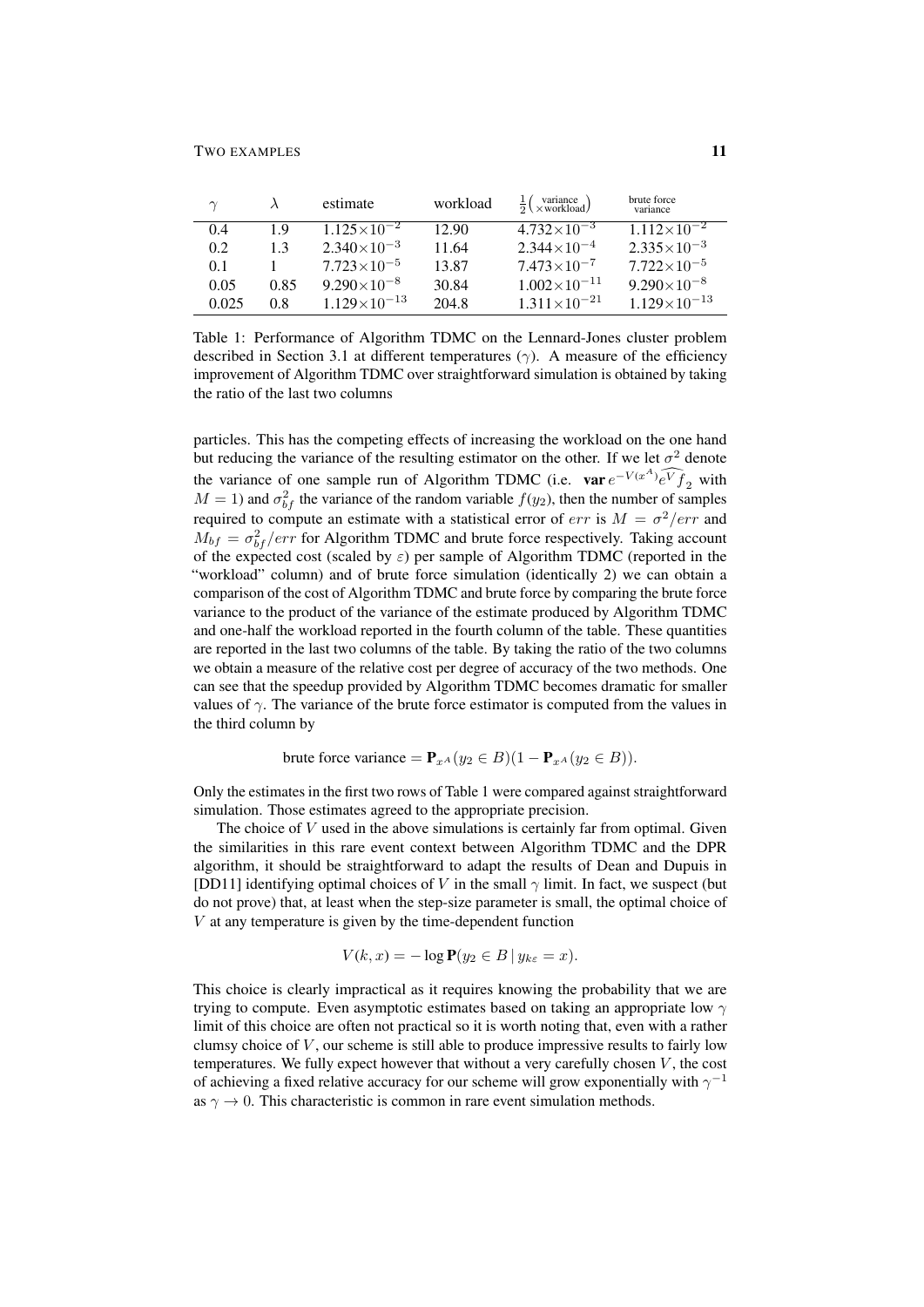### 3.2 Non-linear filtering

In this section our goal is to reconstruct a sample path of the solution to the stochastic differential equation

$$
dy_t^{(1)} = 10(y_t^{(1)} - y_t^{(2)}) dt + \sqrt{2} dB_t^{(1)} , \qquad (3.1)
$$

$$
dy_t^{(2)} = (y_t^{(1)}(28 - y_t^{(3)}) - y_t^{(2)}) dt + \sqrt{2} dB_t^{(2)},
$$
\n(3.2)

$$
dy_t^{(3)} = \left(y_t^{(1)}y_t^{(2)} - \frac{8}{3}y_t^{(3)}\right)dt + \sqrt{2}dB_t^{(3)},\tag{3.3}
$$

with

$$
y_0 = \left(\begin{array}{c} -5.91652 \\ -5.52332 \\ 24.57231 \end{array}\right).
$$

The deterministic version of this system is the famous Lorenz 63 chaotic ordinary differential equation [Lor63]. The stochastic version above is commonly used in tests of on-line filtering strategies (see e.g. [MGG94, MTAC12]).

The path of  $y_t$  is revealed only through the 3-dimensional noisy observation process

$$
dh_t = y_t dt + 0.1 d\tilde{B}_t \tag{3.4}
$$

where the 3-dimensional Brownian motion  $\tilde{B}_t$  is independent of  $B_t$ . Our task is to reconstruct the path of  $y_t$  given a realisation of  $h_t$ . More precisely, our goal is to sample from (and compute moments of) the conditional distribution of  $y_t$  given  $\mathcal{F}_t^h$ , where  $\mathcal{F}^h$ is the filtration generated by  $h$ . One can verify that expectations with respect to this conditional distribution can be written as

$$
\frac{\mathbf{E}^{B}\Big(f(y_{t})\exp\Big(-10\int_{0}^{t}\langle y_{s},dh(s)\rangle-50\int_{0}^{t}\|y_{s}\|^{2}ds\Big)\Big)}{\mathbf{E}^{B}\exp\Big(-10\int_{0}^{t}\langle y_{s},dh_{s}\rangle-50\int_{0}^{t}\|y_{s}\|^{2}ds\Big)},\qquad(3.5)
$$

where the superscript B on the expectations indicates that they are expectations over  $B_t$ only and not over  $\tilde{B}_t$ , i.e. the trajectory of  $h_t$  is fixed. We will focus on estimating the mean of this distribution  $(f(x) = x)$  which we will refer to as the reconstruction of the hidden signal.

As always, we should first discretise the problem. The simplest choice is to again replace (3.1) by its Euler discretisation with parameter  $\varepsilon$ . The observation process (3.4) can be replaced by √

$$
h_{(k+1)\varepsilon} - h_{k\varepsilon} \approx y_{k\varepsilon} \varepsilon + 0.1\sqrt{\varepsilon} \eta_{k+1}
$$
\n(3.6)

where the  $\eta_k$  are independent Gaussian random variables with mean 0 and identity covariance. We again set  $\varepsilon = 10^{-4}$ . With this choice for  $h_t$ , it is equivalent to assume that the observation process is the sequence of increments  $h_{(k+1)\varepsilon} - h_{k\varepsilon}$  instead of H itself. To emphasise that we will be conditioning on the values of  $h_{(k+1)\varepsilon} - h_{k\varepsilon}$  and not computing expectations with respect to these variables we will use the notation  $\Delta_k$  to denote a specific realisation of  $h_{(k+1)\varepsilon} - h_{k\varepsilon}$ . In Figure 3.2 we plot a trajectory of the resulting discrete process y and observations  $h_{(k+1)\varepsilon} - h_{k\varepsilon}$ .

Note that given a particular state  $y_{k\varepsilon} = x$ , the probability of observing  $h_{(k+1)\varepsilon}$  –  $h_{k\varepsilon} = \triangle$  is

$$
\exp\left(-\frac{\|x\varepsilon-\triangle\|^2}{0.02\varepsilon}\right)
$$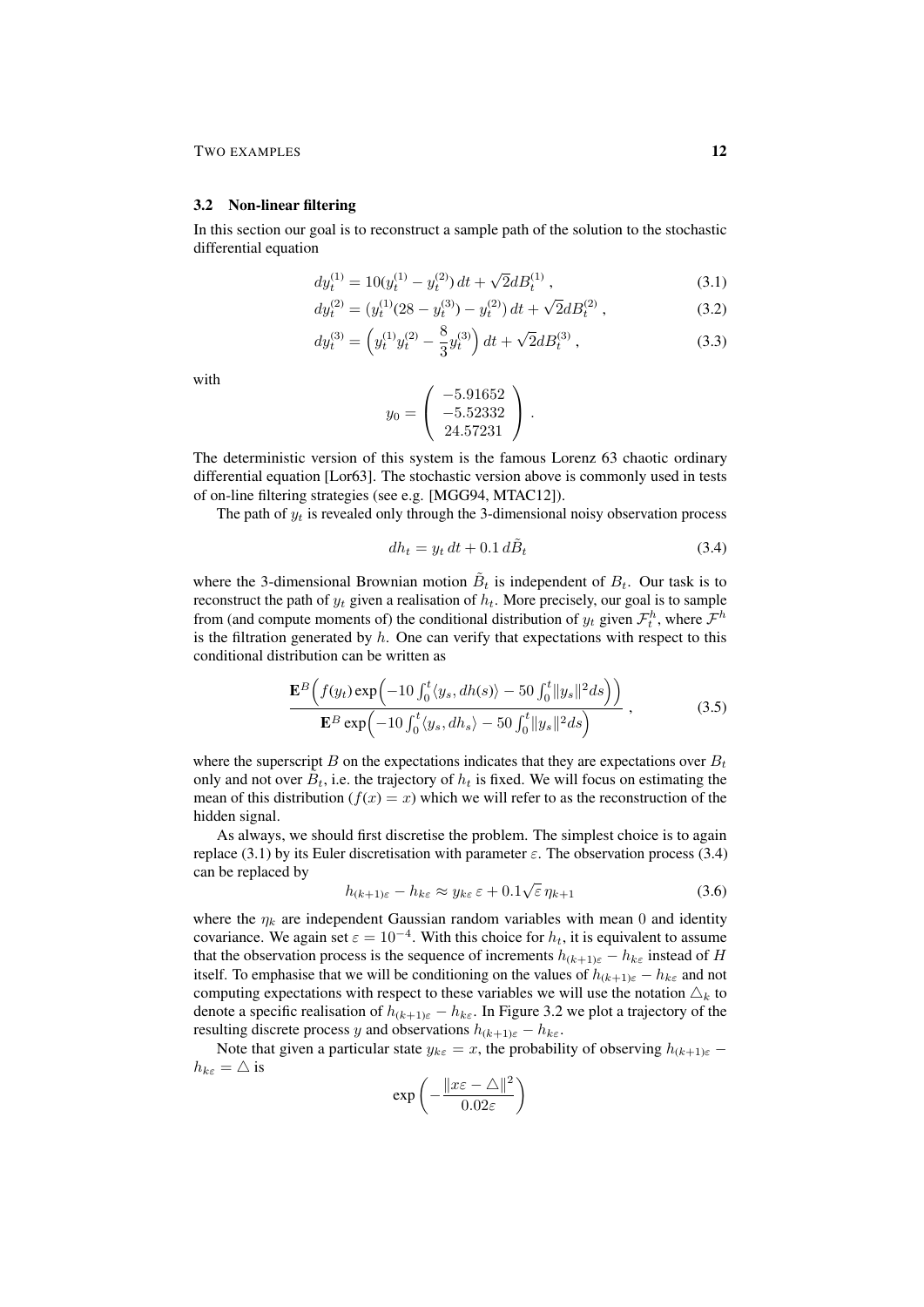TWO EXAMPLES 13

Figure 3: Hidden signal (black), together with the observed signal in gray.

and expectations of the discretised process y given the  $h_{(k+1)\varepsilon} - h_{k\varepsilon} = \triangle_k$  observations can be computed by the formula

$$
Z_k^{-1} \mathbf{E} \left( y_{k\varepsilon} \exp \left( - \sum_{j=1}^k \frac{\| y_{j\varepsilon} \varepsilon - \Delta_j \|^2}{0.02\varepsilon} \right) \right), \tag{3.7}
$$

where the normalisation constant  $Z_k$  is given by

$$
Z_k = \mathbf{E} \exp \left(-\sum_{j=1}^k \frac{\|y_{j\varepsilon} \varepsilon - \Delta_j\|^2}{0.02\varepsilon}\right).
$$

In the small  $\varepsilon$  limit, formula (3.7) (with  $k = t/\varepsilon$ ) indeed converges to (3.5) (see [Cri11]).

Expression (3.7) suggests applying Algorithms DMC or TDMC with

$$
\chi(x,y) = \frac{\|y\varepsilon - \triangle_{k+1}\|^2}{0.02\varepsilon}
$$

at each time step. Below it will be convenient to consider the resulting choice of  $P^{(i)}$ ,

$$
P^{(i)} = \exp\left(-\frac{\|\tilde{x}_{(k+1)\varepsilon}^{(i)}\varepsilon - \triangle_{k+1}\|^2}{0.02\varepsilon}\right)
$$

in Algorithm TDMC. With this choice, the expected number of particles at the kth step would be k

$$
M\mathbf{E}\exp\Bigl(-\sum_{j=1}^{\kappa}\frac{\|y_{j\varepsilon}\,\varepsilon-\triangle_j\|^2}{0.02\varepsilon}\Bigr) ,
$$

a quantity that my decay very rapidly with  $k$ . Since our goal is to compute conditional expectations we are free to normalise  $P^{(i)}$  by any constant. A tempting choice is

$$
P^{(i)} = \frac{Z_k}{Z_{k+1}} \exp\left(-\frac{\|\tilde{x}_{(k+1)\varepsilon}^{(i)}\varepsilon - \triangle_{k+1}\|^2}{0.02\varepsilon}\right)
$$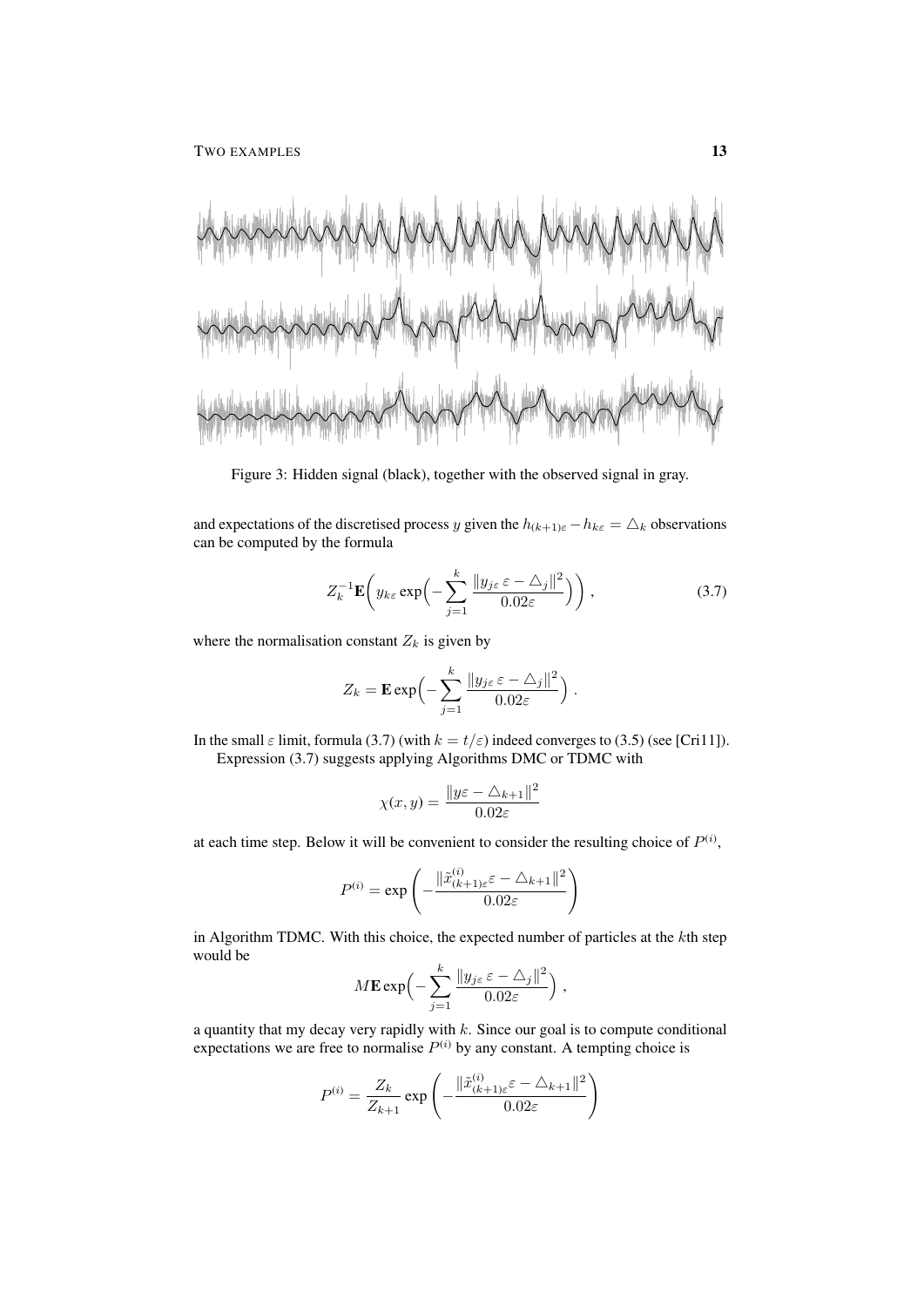which would result in  $EN_{k\varepsilon} = M$  for all k. Unfortunately we do not know the conditional expectation in the denominator of this expression. However, for a large number of particles  $N_{k\varepsilon}$  we have the approximation

$$
\frac{1}{N_{k\varepsilon}}\sum_{i=1}^{N_{k\varepsilon}} \exp\left(-\frac{\|\tilde{x}_{(k+1)\varepsilon}^{(i)}\varepsilon - \triangle_{k+1}\|^2}{0.02\varepsilon}\right)
$$

$$
\approx \mathbf{E}\left(\exp\left(-\frac{\|y_{(k+1)\varepsilon}\varepsilon - \triangle_{k+1}\|^2}{0.02\varepsilon}\right)\Big|\triangle_1,\ldots,\triangle_k\right) = \frac{Z_{k+1}}{Z_k}.
$$

This suggests using

$$
P^{(i)} = \frac{\exp\left(-\frac{\|\tilde{x}_{(k+1)\varepsilon}^{(i)}\varepsilon - \Delta_{k+1}\|^2}{0.02\varepsilon}\right)}{\frac{1}{N_{k\varepsilon}}\sum_{l=1}^{N_{k\varepsilon}}\exp\left(-\frac{\|\tilde{x}_{(k+1)\varepsilon}^{(l)}\varepsilon - \Delta_{k+1}\|^2}{0.02\varepsilon}\right)},
$$
(3.8)

which will guaranty that  $EN_{k\varepsilon} = M$  for all k.

In fact, in practical applications it is important to have even more control over the population size. Stronger control on the number of particles can be achieved in many ways (e.g. by resampling strategies [dDG05, Liu02]). We choose to make the simple modification

$$
P^{(i)} = M \frac{\exp\left(-\frac{\|\tilde{x}_{(k+1)\varepsilon}^{(i)}\varepsilon - \Delta_{k+1}\|^2}{0.02\varepsilon}\right)}{\sum_{l=1}^{N_{k\varepsilon}} \exp\left(-\frac{\|\tilde{x}_{(k+1)\varepsilon}^{(l)}\varepsilon - \Delta_{k+1}\|^2}{0.02\varepsilon}\right)},
$$
(3.9)

which results in an expected number of particles at step  $k + 1$  of M independently of the details of the step  $k$  ensemble. Formula  $(3.9)$  depends on the entire ensemble of walkers and does not fit strictly within the confines of Algorithms DMC and TDMC. This choice will lead to estimators with a small, M-dependent, bias. All sequential Monte Carlo strategies with ensemble population control for computing conditional expectations that we are aware of suffer a similar bias.

The results of a test of Algorithm TDMC with this choice of  $P^{(i)}$  are presented in Figure 5 for  $M = 10$ . The true trajectory of y is drawn as a dotted line, while our reconstruction is drawn as a solid line. Note that the dotted line is nearly completely hidden behind the solid line, indicating an accurate reconstruction. In Figure 4 we show the results of the same test with Algorithm TDMC replaced by Algorithm DMC. The method obtain in this way from Algorithm DMC is very similar to a standard particle filter with the common residual resampling step (see [Liu02]).

With our small choice of  $\varepsilon$ , one might expect that the number of particles generated by Algorithm DMC would explode or vanish almost instantly. Our choice of  $P^{(i)}$ prevents large fluctuations in  $N$ . We expect instead that the number of truly distinguishable particles in the ensemble (in the sense that they are not very nearly in the same positions) will drop to 1 instantly, leading to a very low resolution scheme and a poor reconstruction. This is supported by the results shown in Figure 4.

The fact that we obtain such a good reconstruction in Figure 5 with only 10 particles indicates that this is not a particularly challenging filtering problem. Challenging filtering problems and more involved methods for dealing with them are discussed in [VEW]. The purpose of this example is to demonstrate that by simply removing unnecessary variance from a particle filter (via Algorithm TDMC) one can improve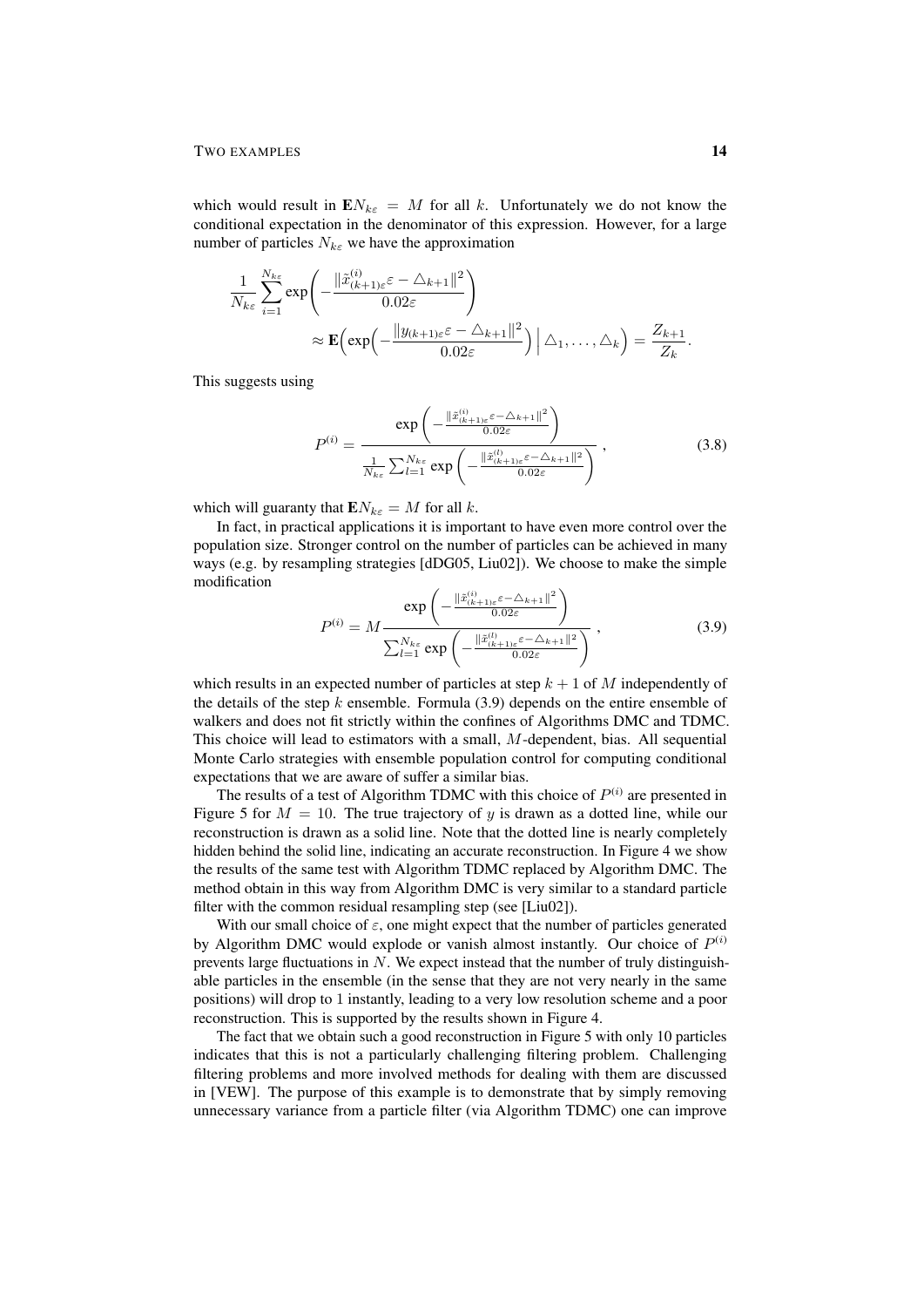$\mathcal{N}$ 

Figure 4: Reconstruction of the three components of the signal using Algorithm DMC. The hidden signal is shown as a dotted line.



Figure 5: Reconstruction of the three components of the signal using Algorithm TDMC. The hidden signal is shown as a dotted line.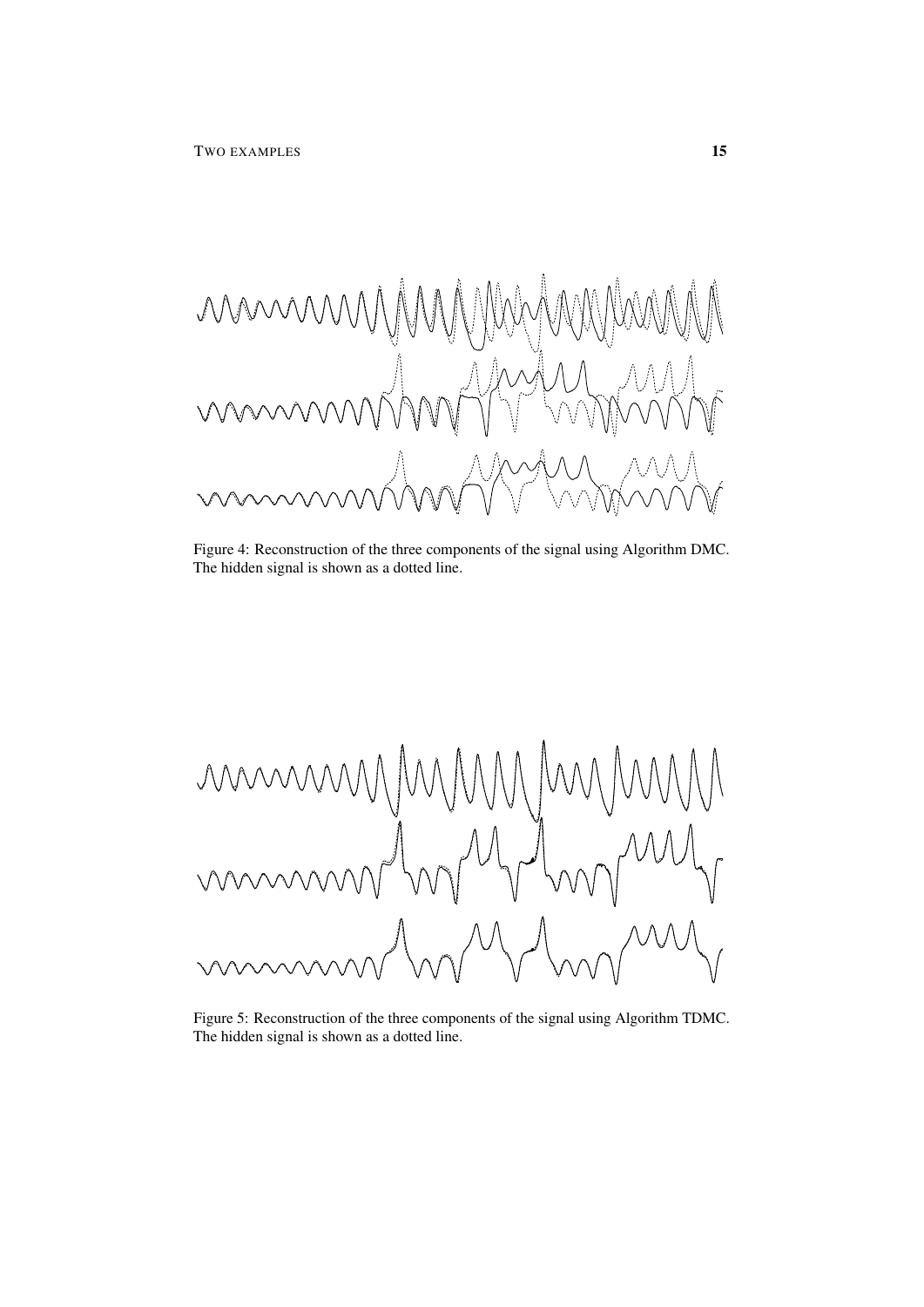performance. This improvement is illustrated dramatically in our small  $\varepsilon$  setting. In practice it is advisable to carry out the copying and killing steps in Algorithm TDMC less frequently, accumulating particle weights in the intervening time intervals. Nonetheless, any variance in the resulting estimate will be unnecessarily amplified if one uses a method based on Algorithm DMC instead of Algorithm TDMC.

## 4 Bias and comparison of Algorithms DMC and TDMC

In this section we establish several general properties of Algorithms DMC and TDMC. In contrast to later sections we do not focus here on any specific choice of the Markov process y or the function  $\chi$ . For simplicity in our displays we will assume in this section that  $y$  is time-homogenous, i.e. that its transition probability distribution is independent of time. As above we use  $\mathbf{E}^1$  and  $\mathbf{E}$  to denote expectations under the rules of Algorithms DMC and TDMC respectively. In the proof of each result we will assume that  $M = 1$ in Algorithms DMC and TDMC. The results follow for  $M > 1$  by the independence of the processes generated from each copy of the initial configuration. To keep the formulas slightly more compact and because the results in these section do not pertain to the continuous time limit, we will replace our subscript  $t_k$  notation with a subscript k (and  $t$  is now a non-negative integer).

Our first main result in this section establishes that Algorithms DMC and TDMC are unbiased in the following sense.

Theorem 4.1 *Algorithm TDMC produces an unbiased estimator, namely*

$$
\mathbf{E}\widehat{f}_t = \mathbf{E}\bigg(f(y_t)\exp\bigg(-\sum_{k=0}^{t-1}\chi(y_k,y_{k+1})\bigg)\bigg)\,. \tag{4.1}
$$

The expression also holds with  $\mathbf E$  replaced by  $\mathbf E^1.$ 

The proof of Theorem 4.1 is similar to the proof of Theorem 3.3 in [DD11] and requires the following lemma.

**Lemma 4.2** For any bounded, non-negative function F on  $\mathbb{R}^d \times \mathbb{R}$  we have

$$
\mathbf{E}\Big(\sum_{j=1}^{N_1} F(x_1^{(j)}, \theta_1^{(j)}) \Big| x_0, \tilde{x}_1^{(1)} \Big) = e^{-\chi(x_0, \tilde{x}_1^{(1)})} \int_0^1 F(\tilde{x}_1^{(1)}, u) du . \tag{4.2}
$$

The expression also holds with  $\mathbf E$  replaced by  $\mathbf E^1.$ 

*Proof.* From the description of the algorithm and, in particular the fact that given  $x_0$ , and  $\tilde{x}_1^{(1)}$ , the tickets are all independent of each other, we obtain

$$
\mathbf{E}\left(\sum_{j=1}^{N_1} F(x_1^{(j)}, \theta_1^{(j)}) \middle| x_0, \tilde{x}_1^{(1)} \right) = \int_0^1 F(\tilde{x}_1^{(1)}, u e^{\chi(x_0, \tilde{x}_1^{(1)})}) \mathbf{1}_{\left(e^{-\chi(x_0, \tilde{x}_1^{(1)})} \ge u\right)} du + \frac{e^{-\chi(x_0, \tilde{x}_1^{(1)})} - 1}{1 - e^{\chi(x_0, \tilde{x}_1^{(1)})}} \int_{e^{\chi(x_0, \tilde{x}_1^{(1)})}}^1 F(\tilde{x}_1^{(1)}, u) du \mathbf{1}_{\left(\chi(x_0, \tilde{x}_1^{(1)}) \le 0\right)}.
$$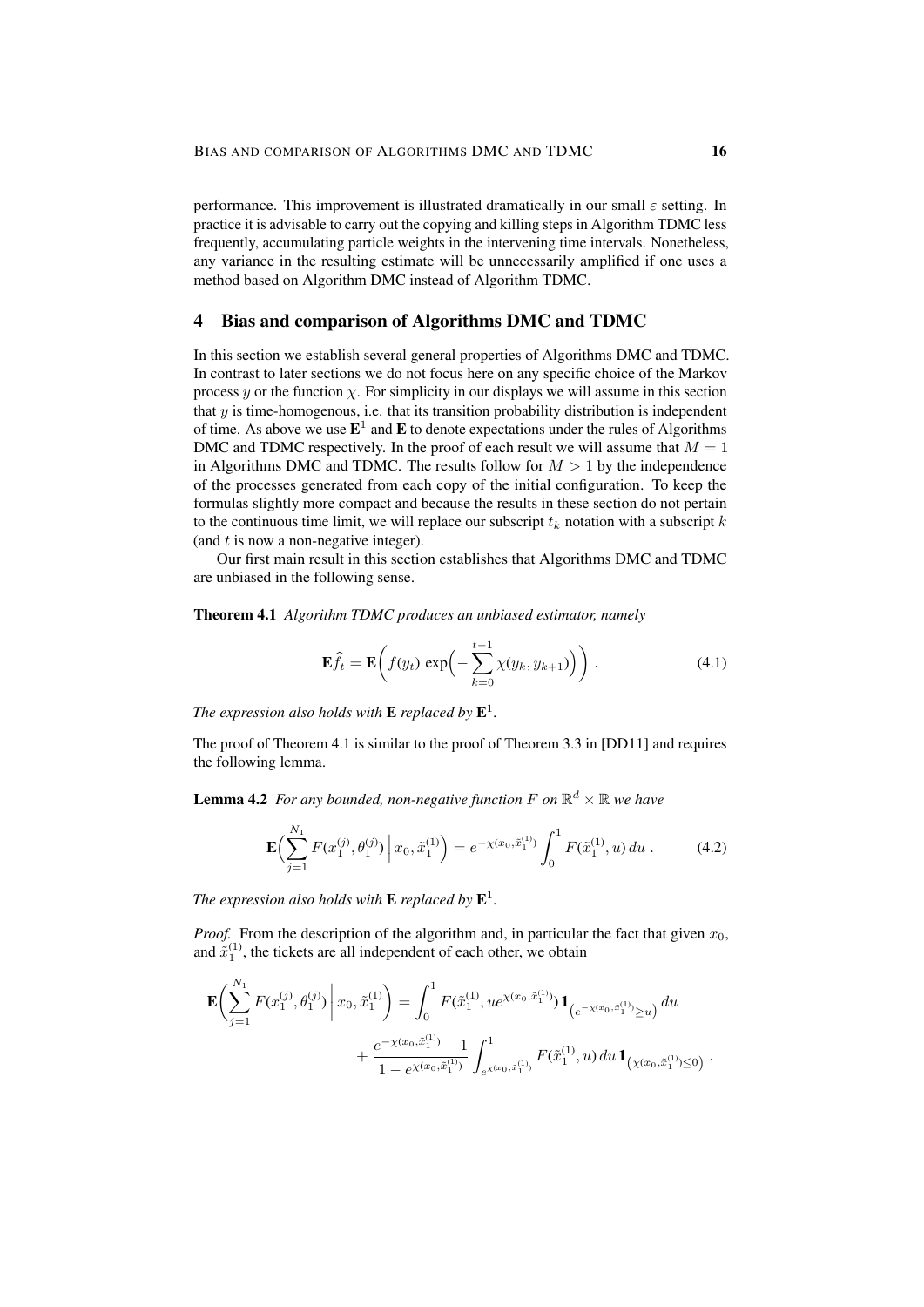The first term on the right can be rewritten as

$$
\begin{aligned} e^{-\chi(x_0,\tilde{x}_1^{(1)})}\int_0^{e^{\chi(x_0,\tilde{x}_1^{(1)})}} F(\tilde{x}_1^{(1)},u)\,du\,1_{\left(\chi(x_0,\tilde{x}_1^{(1)})\leq 0\right)} \\ &+e^{-\chi(x_0,\tilde{x}_1^{(1)})}\int_0^1 F(\tilde{x}_1^{(1)},u)\,du\,1_{\left(\chi(x_0,\tilde{x}_1^{(1)})>0\right)} \end{aligned}
$$

while the second is

$$
e^{-\chi(x_0,\tilde{x}_1^{(1)})}\int_{e^{\chi(x_0,\tilde{x}_1^{(1)})}}^1F(\tilde{x}_1^{(1)},u)\,du\,\mathbf{1}_{\left(\chi(x_0,\tilde{x}_1^{(1)})\leq 0\right)}.
$$

Combining terms we obtain

$$
\mathbf{E}\left(\sum_{j=1}^{N_1} F(x_1^{(j)}, \theta_1^{(j)}) \middle| x_0, \tilde{x}_1^{(1)} \right) = e^{-\chi(x_0, \tilde{x}_1^{(1)})} \int_0^1 F(\tilde{x}_1^{(1)}, u) du \mathbf{1}_{\left(\chi(x_0, \tilde{x}_1^{(1)}) \le 0\right)} + e^{-\chi(x_0, \tilde{x}_1^{(1)})} \int_0^1 F(\tilde{x}_1^{(1)}, u) du \mathbf{1}_{\left(\chi(x_0, \tilde{x}_1^{(1)}) > 0\right)} = e^{-\chi(x_0, \tilde{x}_1^{(1)})} \int_0^1 F(\tilde{x}_1^{(1)}, u) du ,
$$

which establishes (4.2). A similar (but simpler) argument proves the result for E replaced by  $\mathbf{E}^1.$  $\Box$ 

With Lemma 4.2 in hand we are ready to prove Theorem 4.1.

*Proof of Theorem 4.1.* First notice that by Lemma (4.2), we have the identity

$$
\mathbf{E} \sum_{j=1}^{N_1} F(x_1^{(j)}, \theta_1^{(j)}) = \mathbf{E} \bigg( e^{-\chi(x_0, y_1)} \int_0^1 F(y_1, u) \, du \bigg) , \tag{4.3}
$$

for any function  $F(x, \theta)$ . In particular, the required identity holds for  $k = 1$  by setting  $F(x, \theta) = f(x)$ .

Now we proceed by induction, assuming that expression (4.1) holds for step  $k - 1$ and prove that the relation also holds at  $k$ . Notice that, by the Markov property of the process,

$$
\mathbf{E}\sum_{j=1}^{N_k}f(x_k^{(j)}) = \mathbf{E}\bigg(\sum_{j=1}^{N_1}\mathbf{E}_{x_1^{(j)},\theta_1^{(j)}}\bigg(\sum_{j=1}^{N_{k-1}}f(x_{k-1}^{(j)})\bigg)\bigg).
$$

Setting

$$
F(x, \theta) = \mathbf{E}_{x, \theta} \sum_{j=1}^{N_{k-1}} f(x_{k-1}^{(j)})
$$

in expression (4.3), we obtain

$$
\mathbf{E} \sum_{j=1}^{N_k} f(x_k^{(j)}) = \mathbf{E} \sum_{j=1}^{N_1} F(x_1^{(j)}, \theta_1^{(j)})
$$
  
= 
$$
\mathbf{E} \left( e^{-\chi(x_0, y_1)} \int_0^1 \mathbf{E}_{y_1, u} \left( \sum_{j=1}^{N_{k-1}} f(x_{k-1}^{(j)}) \right) du \right).
$$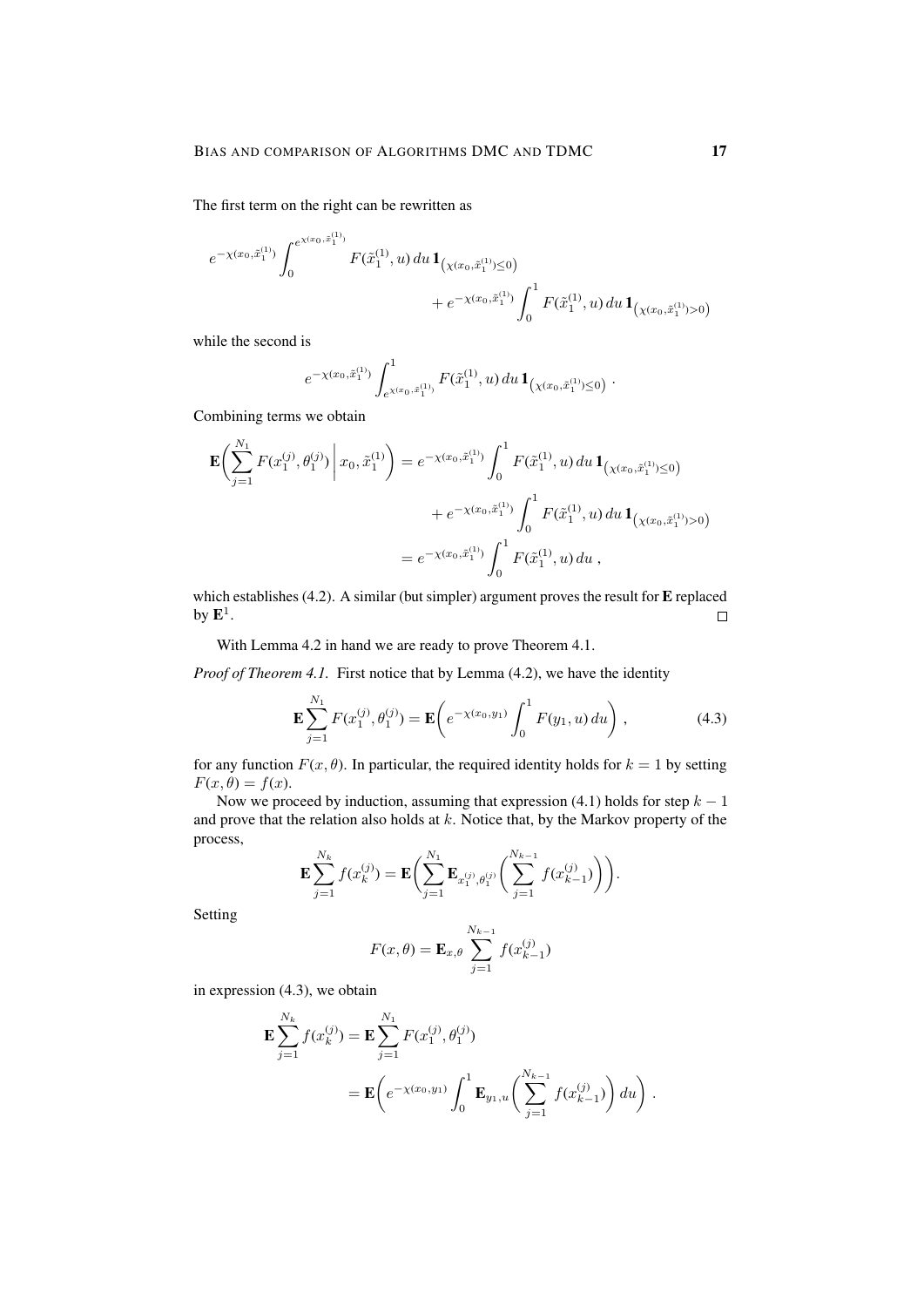According to the rule for generating the initial ticket we have that

$$
\int_0^1 \mathbf{E}_{y_1,u} \bigg( \sum_{j=1}^{N_{k-1}} f(x_{k-1}^{(j)}) \bigg) du = \mathbf{E}_{y_1} \sum_{j=1}^{N_{k-1}} f(x_{k-1}^{(j)})
$$

and we have therefore shown that

$$
\mathbf{E}\sum_{j=1}^{N_k}f(x_k^{(j)}) = \mathbf{E}\bigg(e^{-\chi(x_0,y_1)}\mathbf{E}_{y_1}\bigg(\sum_{j=1}^{N_{k-1}}f(x_{k-1}^{(j)})\bigg)\bigg).
$$

We can conclude, by our induction hypothesis, that

$$
\mathbf{E} \sum_{j=1}^{N_k} f(x_k^{(j)}) = \mathbf{E} \bigg( e^{-\chi(x_0, y_1)} \mathbf{E}_{y_1} \Big( f(y_{k-1}) e^{-\sum_{k=0}^{t-2} \chi(y_k, y_{k+1})} \Big) \bigg)
$$
  
= 
$$
\mathbf{E} \bigg( f(y_t) \exp \bigg( - \sum_{k=0}^{t-1} \chi(y_k, y_{k+1}) \bigg) \bigg),
$$

and the proof is complete. A similar argument proves the result for  $E$  replaced by  $E^1$ .  $\Box$ 

The second main result of this section compares the variance of the estimators generated by Algorithms DMC and TDMC. We have that

Theorem 4.3 *For all bounded functions* f*, one has the inequality*

$$
\mathbf{var}\widehat{f}_t \leq \mathbf{var}^1\widehat{f}_t.
$$

*The inequality is strict when* f *is strictly positive.*

The following straightforward observation is an important tool in comparing Algorithms DMC and TDMC.

Lemma 4.4 *After replacing the rules*

$$
\theta^{(j,1)}_{k+1} = \frac{\theta^{(j)}_k}{P^{(j)}} \quad \text{and} \quad \theta^{(j,i)}_{k+1} \sim \mathcal{U}((P^{(j)})^{-1}, 1) \quad \text{for } i > 1 \, ,
$$

*in Step 4 of Algorithm TDMC by*

$$
\theta_{k+1}^{(j,i)} \sim \mathcal{U}(0,1) \quad \text{for all } i \,, \tag{4.4}
$$

*the process generated by Algorithm TDMC becomes identical in law to the process generated by Algorithm DMC.*

Remark 4.5 Note that the resampling of the tickets in (4.4) applies to *all* particles, including  $i = 1$ .

As with the proof of Theorem 4.1, the proof of Theorem 4.3 is inductive. The most cumbersome component of that argument is obtaining a comparison of cross terms that appear when expanding the variance of the estimators produced by Algorithms DMC and TDMC. This is encapsulated in the following lemma.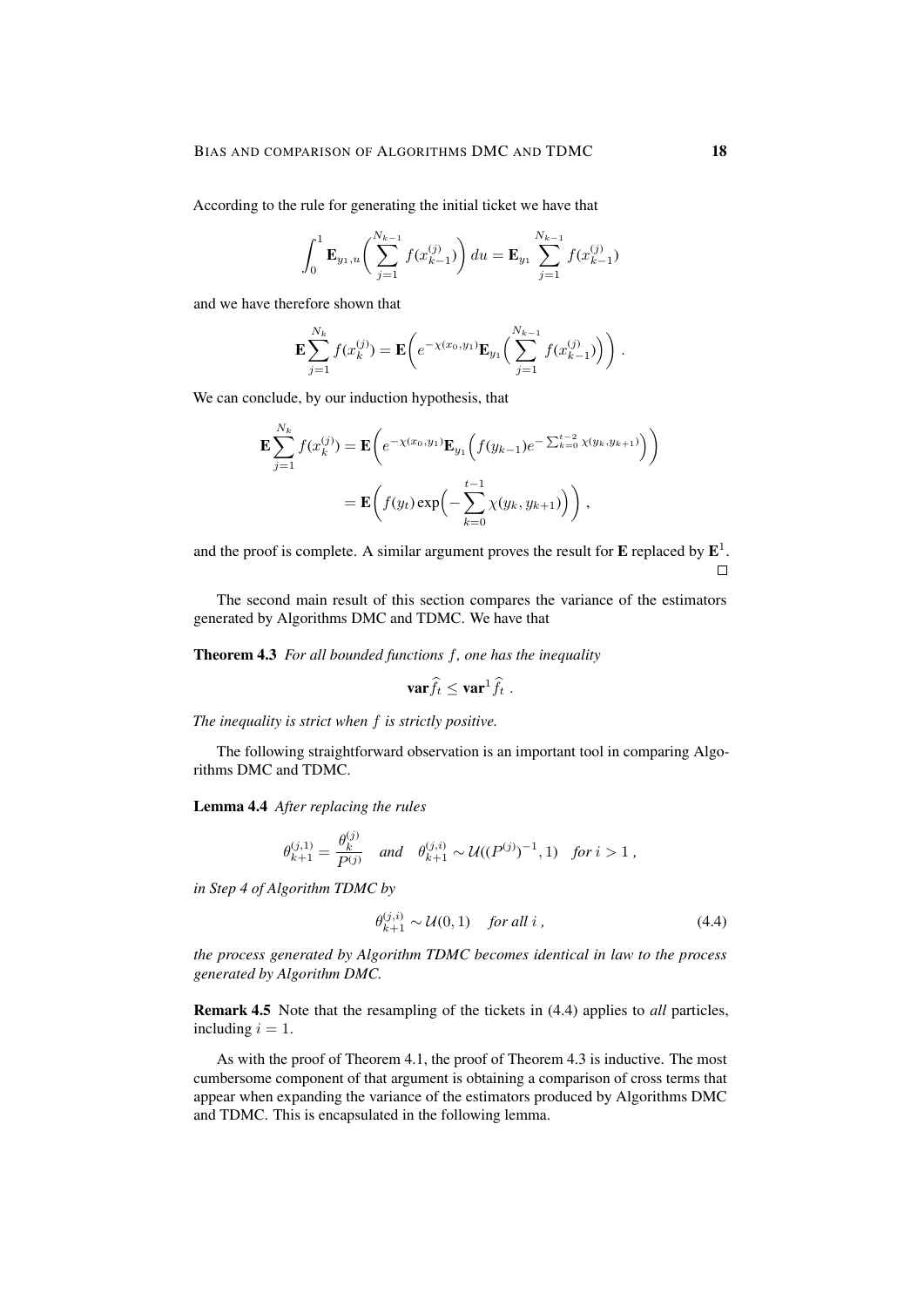**Lemma 4.6** Let F be any non-negative bounded function of  $\mathbb{R}^d \times \mathbb{R}$ , which is decreasing *in its second argument. Then*

$$
\mathbf{E}\bigg(\sum_{j=1}^{N_1}\sum_{i\neq j}^{N_1}F(x_1^{(j)},\theta_1^{(j)})F(x_1^{(i)},\theta_1^{(i)})\bigg) \leq \mathbf{E}^1\bigg(\sum_{j=1}^{N_1}\sum_{i\neq j}^{N_1}F(x_1^{(j)},\theta_1^{(j)})F(x_1^{(i)},\theta_1^{(i)})\bigg)\,,
$$

*and the bound is strict when, for each x,*  $F(x, \theta)$  *is a strictly decreasing function of*  $\theta$ *.* 

*Proof.* First note that  $x_1^{(j)} = \tilde{x}_1^{(1)}$  for each j. Furthermore, conditioned on  $x_0$ ,  $\tilde{x}_1^{(1)}$ , and  $N_1$ , the tickets are independent of each other and for  $j \geq 2$  they are identically distributed (for Algorithm DMC they are identically distributed for  $j \geq 1$ ). These facts imply that, for the new scheme,

$$
\mathbf{E}\left(\sum_{j=1}^{N_{1}}\sum_{i\neq j}^{N_{1}}F(\tilde{x}_{1}^{(1)},\theta_{1}^{(j)})F(\tilde{x}_{1}^{(1)},\theta_{1}^{(i)})\bigg|\tilde{x}_{1}^{(1)}\right) = \n\mathbf{E}\left(2\mathbf{1}_{(N_{1}>1)}(N_{1}-1)\,|\,\tilde{x}_{1}^{(1)}\right)\mathbf{E}\left(F(\tilde{x}_{1}^{(1)},\theta_{1}^{(1)})\,|\,\tilde{x}_{1}^{(1)}\right)\mathbf{E}\left(F(\tilde{x}_{1}^{(1)},\theta_{1}^{(2)})\,|\,\tilde{x}_{1}^{(1)}\right) \n+\mathbf{E}\left(\mathbf{1}_{(N_{1}>1)}(N_{1}-1)(N_{1}-2)\,|\,\tilde{x}_{1}^{(1)}\right)\mathbf{E}\left(F(\tilde{x}_{1}^{(1)},\theta_{1}^{(2)})\,|\,\tilde{x}_{1}^{(1)}\right)^{2}.\tag{4.5}
$$

For Algorithm DMC the tickets  $\theta_1^{(j)}$  are i.i.d. conditioned on  $\tilde{x}_1^{(1)}$  so that

$$
\mathbf{E}^{1}\left(\sum_{j=1}^{N_{1}}\sum_{i\neq j}^{N_{1}}F(\tilde{x}_{1}^{(1)},\theta_{1}^{(j)})F(\tilde{x}_{1}^{(1)},\theta_{1}^{(i)})\bigg|\tilde{x}_{1}^{(1)}\right)=\mathbf{E}^{1}\left(N_{1}(N_{1}-1)\,|\,\tilde{x}_{1}^{(1)}\right)\mathbf{E}^{1}\left(F(\tilde{x}_{1}^{(1)},\theta_{1}^{(1)})\,|\,\tilde{x}_{1}^{(1)}\right)^{2}.\tag{4.6}
$$

Let

$$
P = e^{-\chi(x_0, \tilde{x}_1^{(1)})}.
$$

Note that on the set  $\{P \le 1\}$ , we have  $N_1 \le 1$ , so that expressions (4.5) and (4.6) vanish. On the set  $\{P > 1\}$ , we have

$$
\mathbf{E}\Big(F(\tilde{x}_1^{(1)}, \theta_1^{(2)}) | \tilde{x}_1^{(1)}\Big) = \frac{1}{1 - P^{-1}} \int_{P^{-1}}^1 F(\tilde{x}_1^{(1)}, u) du,
$$
  

$$
\mathbf{E}\Big(F(\tilde{x}_1^{(1)}, \theta_1^{(1)}) | \tilde{x}_1^{(1)}\Big) = P \int_0^{P^{-1}} F(\tilde{x}_1^{(1)}, u) du,
$$

and

$$
\mathbf{E}^{1}\Big(F(\tilde{x}_{1}^{(1)},\theta_{1}^{(1)})|\tilde{x}_{1}^{(1)}\Big)=\int_{0}^{1}F(\tilde{x}_{1}^{(1)},u)\,du,
$$

so that

$$
\mathbf{E}^{1}\Big(F(\tilde{x}_{1}^{(1)},\theta_1^{(1)})\,|\,\tilde{x}_{1}^{(1)}\Big) = \frac{1}{P}\mathbf{E}\Big(F(\tilde{x}_{1}^{(1)},\theta_1^{(1)})\,|\,\tilde{x}_{1}^{(1)}\Big) + \frac{(P-1)}{P}\mathbf{E}\Big(F(\tilde{x}_{1}^{(1)},\theta_1^{(2)})\,|\,\tilde{x}_{1}^{(1)}\Big)\;.
$$

In other words, if we set

$$
A = \mathbf{E}\Big( F(\tilde{x}_1^{(1)}, \theta_1^{(2)}) \, | \, \tilde{x}_1^{(1)} \Big)
$$

and

$$
B = \mathbf{E}\Big(F(\tilde{x}_1^{(1)}, \theta_1^{(1)}) | \tilde{x}_1^{(1)}\Big) - \mathbf{E}\Big(F(\tilde{x}_1^{(1)}, \theta_1^{(2)}) | \tilde{x}_1^{(1)}\Big),\,
$$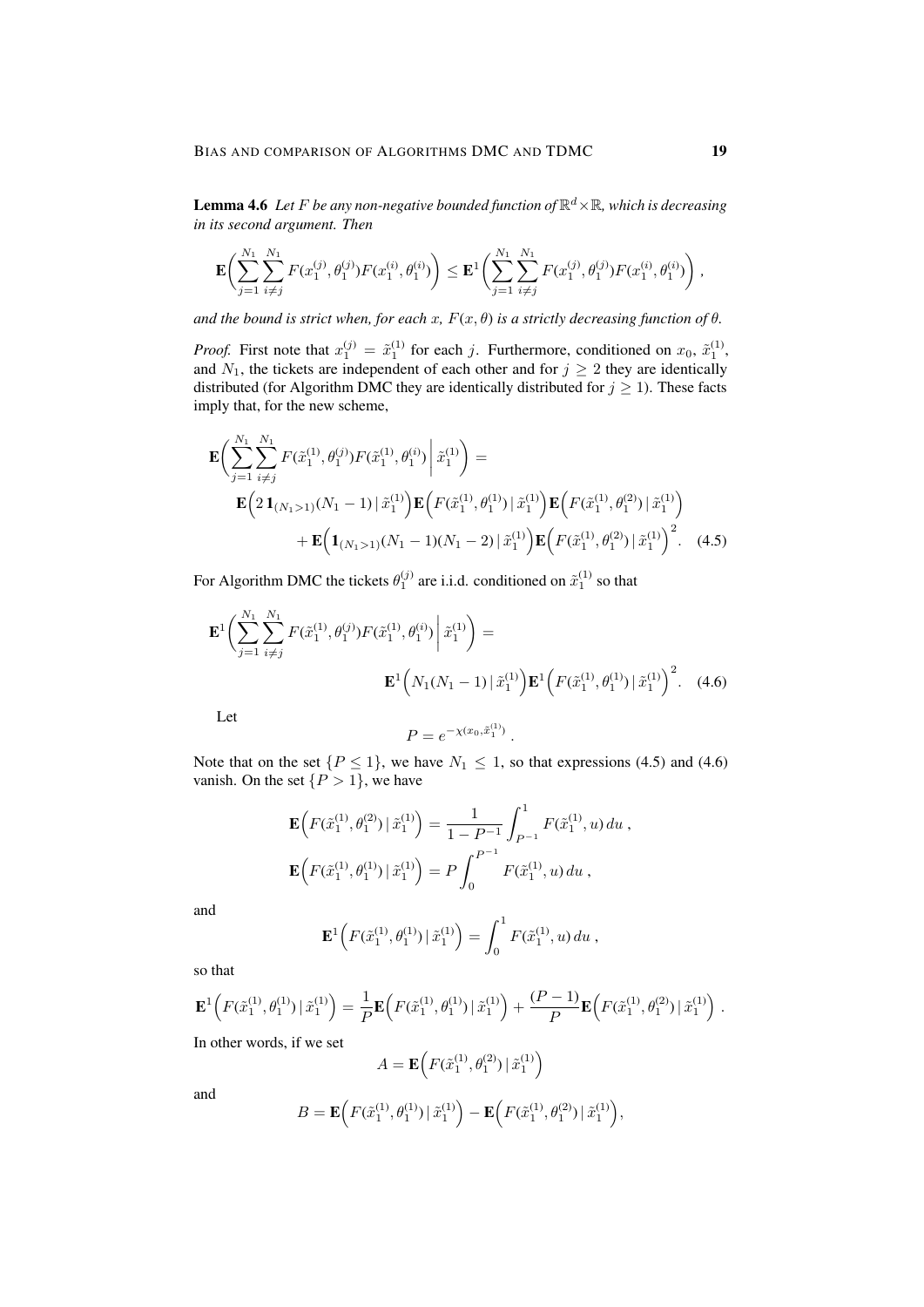we have the identity

$$
\mathbf{E}^{1}\Big(F(\tilde{x}_{1}^{(1)},\theta_{1}^{(1)})\,|\,\tilde{x}_{1}^{(1)}\Big)=A+\frac{1}{P}B.
$$

In Algorithm TDMC,  $\theta_1^{(1)} \le \theta_1^{(2)}$  so that, if F is a decreasing function of  $\theta$ , then

$$
B\geq 0.
$$

Now note that the variable  $N_1$  is the same for both algorithms and is given explicitly by the formula

$$
N_1 = \mathbf{1}_{\left(\theta_1^{(1)} \leq e^{-\chi(x_0, \tilde{x}_1^{(1)})} \leq 1\right)} + \mathbf{1}_{\left(\chi(x_0, \tilde{x}_1^{(1)}) < 0\right)} \times \left( \left\lfloor e^{-\chi(x_0, \tilde{x}_1^{(1)})} \right\rfloor + \mathbf{1}_{\left(U < e^{-\chi(x_0, \tilde{x}_1^{(1)})} - \left\lfloor e^{-\chi(x_0, \tilde{x}_1^{(1)})} \right\rfloor\right)} \right),
$$

where  $U$  is a uniform random variable in  $[0, 1]$ . Using this formula we can compute the expectations involving  $N_1$  explicitly. Defining

$$
R = P - \lfloor P \rfloor,
$$

on the event  $\{P > 1\}$  we have that

$$
\mathbf{E}^{1}\Big(N_{1}(N_{1}-1)\,|\,\tilde{x}_{1}^{(1)}\Big)=(P-R)(P-1+R)\,,
$$
  

$$
\mathbf{E}\Big(\mathbf{1}_{(N_{1}>1)}(N_{1}-1)\,|\,\tilde{x}_{1}^{(1)}\Big)=P-1\,,
$$

and

$$
\mathbf{E}\Big(\mathbf{1}_{(N_1>1)}(N_1-1)(N_1-2)\,|\,\tilde{x}_1^{(1)}\Big)=(P-1-R)(P-2+R).
$$

The difference of terms (4.6) and (4.5), which vanishes on  $P < 2$ , can now be written as

$$
2(P-1)AB - 2(P-R)(P-1+R)AB\frac{1}{P} - (P-R)(P-1+R)B^{2}\frac{1}{P^{2}}
$$

on the set  $\{P \ge 2\}$ . Recalling that  $B \ge 0$  (we can drop the last term) and rearranging we see that this expression is bounded above by

$$
2\frac{AB}{P}(P(P-1) - (P-R)(P-1+R)).
$$
\n(4.7)

Note that since  $0 \le R \le 1$  we have  $P-1 \le P-1+R \le P-R \le P$ . The difference in the parenthesis in (4.7) is the difference in the area of two squares with equal perimeter, the second of which (in the sense of the last sequence of inequalities) is closer to square. The difference is therefore non-positive. All bounds are strict whenever, for each  $x$ ,  $F(x, \theta)$  is a strictly decreasing function of  $\theta$ .  $\Box$ 

Finally we complete the proof that the variance of the estimator generated by Algorithm TDMC is bounded above by the variance of the estimator generated by Algorithm DMC.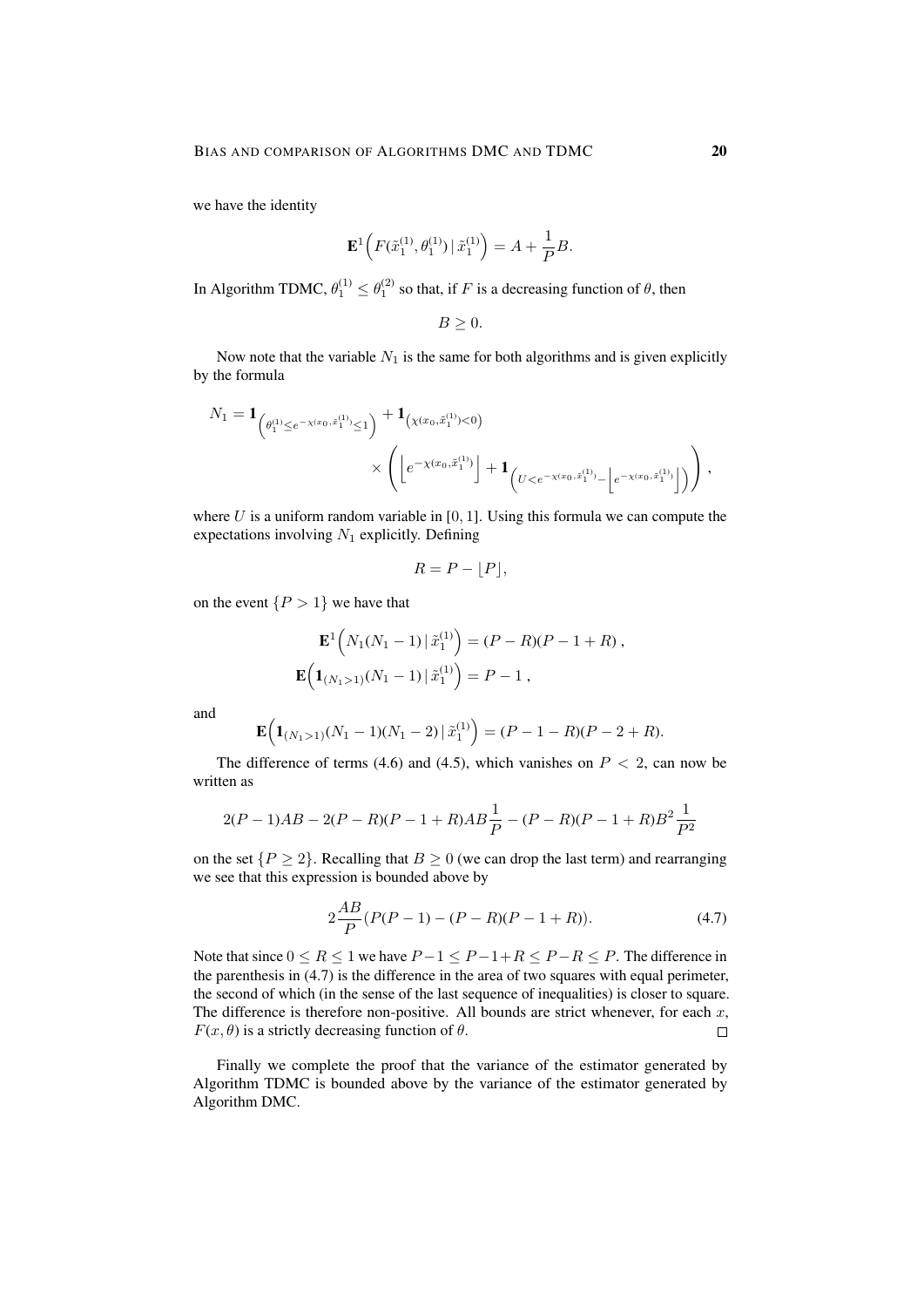*Proof of Theorem 4.3.* By Theorem 4.1 we have that

$$
\mathbf{E}\hat{f}_t = \mathbf{E}^1 \hat{f}_t ,
$$
  

$$
\mathbf{E}(\hat{f}_t)^2 \le \mathbf{E}^1(\hat{f}_t)^2 .
$$
 (4.8)

so it suffices to show that

Furthermore, since the variance does not change by adding a constant to  $f$  we can, and will from now on, assume that  $f(x) \geq 0$  for every x. In order to prove (4.8), we will proceed by induction. Since the random variables  $N_1$  and  $\tilde{x}_1^{(1)}$  are the same in both schemes, the result is true for  $k = 1$ . Now assume that (4.8) holds through step  $k - 1$ . We will show that

$$
\mathbf{E}\left(\sum_{j=1}^{N_k} f(x_k^{(j)})\right)^2 \le \mathbf{E}^1 \left(\sum_{j=1}^{N_k} f(x_k^{(j)})\right)^2. \tag{4.9}
$$

Observe that we can write

$$
\sum_{j=1}^{N_k} f(x_k^{(j)}) = \sum_{j=1}^{N_1} \sum_{i=1}^{N_{1,k}^{(j)}} f(x_{1,k}^{(j,i)}),
$$

where we used  $N_{1,k}^{(j)}$  to denote the number of particles at time k whose ancestor at time 1 is  $x_1^{(j)}$ . The descendants of  $x_1^{(j)}$  are enumerated by  $x_{1,k}^{(j,i)}$  for  $i = 1, 2, ..., N_{1,k}^{(j)}$ .

By the conditional independence of the descendants of the particles at time  $k$  when conditioned on  $x_0$ ,  $\tilde{x}_1^{(1)}$ , and  $N_1$ , we have that

$$
\mathbf{E}\left(\sum_{j=1}^{N_k} f(x_k^{(j)})\right)^2 = \mathbf{E}\left(\sum_{j=1}^{N_1} \mathbf{E}_{x_1^{(j)}, \theta_1^{(j)}} \left(\sum_{i=1}^{N_{k-1}} f(x_{k-1}^{(i)})\right)^2\right) \n+ \mathbf{E}\left(\sum_{j=1}^{N_1} \sum_{i \neq j}^{N_1} \mathbf{E}_{x_1^{(j)}, \theta_1^{(j)}} \left(\sum_{l=1}^{N_{k-1}} f(x_{k-1}^{(l)})\right) \n\times \mathbf{E}_{x_1^{(i)}, \theta_1^{(i)}} \left(\sum_{l=1}^{N_{k-1}} f(x_{k-1}^{(l)})\right)\right).
$$
\n(4.10)

An identical expression (with  $E$  replaced by  $E^1$ ) holds for Algorithm DMC. Setting

$$
F_1(x, \theta) = \mathbf{E}_{x, \theta} \sum_{l=1}^{N_{k-1}} f(x_{k-1}^{(l)}) ,
$$

and

$$
F_2(x,\theta) = \mathbf{E}_{x,\theta} \bigg( \sum_{i=1}^{N_{k-1}} f(x_{k-1}^{(i)}) \bigg)^2 ,
$$

we can rewrite the last identity in the case of Algorithm TDMC as

$$
\mathbf{E}\left(\sum_{j=1}^{N_k} f(x_k^{(j)})\right)^2 = \mathbf{E}\sum_{j=1}^{N_1} F_2(x_1^{(j)}, \theta_1^{(j)}) + \mathbf{E}\sum_{j=1}^{N_1} \sum_{i \neq j}^{N_1} F_1(x_1^{(j)}, \theta_1^{(j)}) F_1(x_1^{(i)}, \theta_1^{(i)}).
$$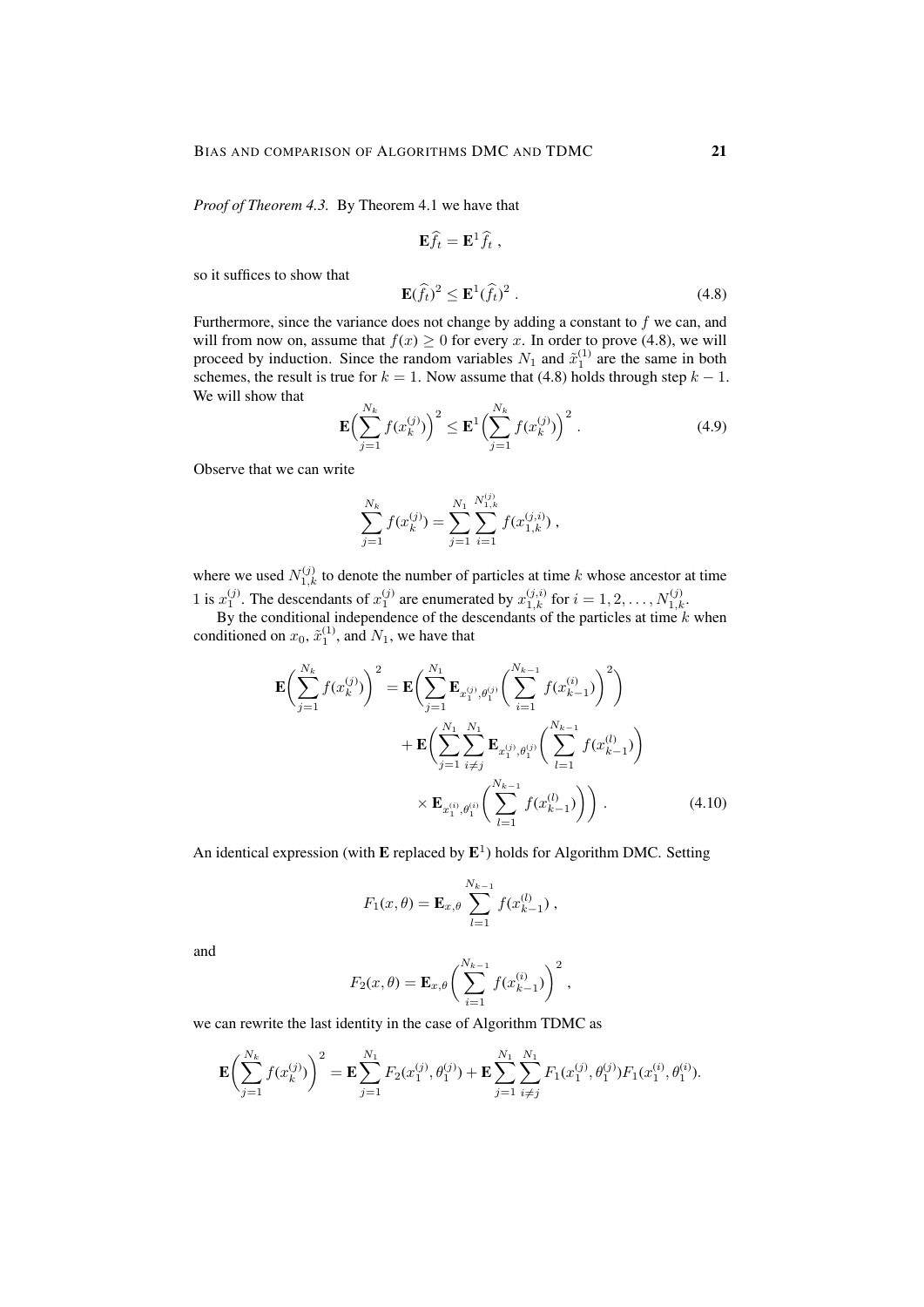In the case of Algorithm DMC with

$$
F_1^0(x,\theta) = \mathbf{E}_{x,\theta}^1 \sum_{l=1}^{N_{k-1}} f(x_{k-1}^{(l)})
$$

and

$$
F_2^0(x,\theta) = \mathbf{E}_{x,\theta}^1 \left( \sum_{i=1}^{N_{k-1}} f(x_{k-1}^{(i)}) \right)^2,
$$

we have

$$
\mathbf{E}^{1}\left(\sum_{j=1}^{N_{k}}f(x_{k}^{(j)})\right)^{2} = \mathbf{E}^{1}\sum_{j=1}^{N_{1}}F_{2}^{0}(x_{1}^{(j)},\theta_{1}^{(j)}) + \mathbf{E}^{1}\sum_{j=1}^{N_{1}}\sum_{i\neq j}^{N_{1}}F_{1}^{0}(x_{1}^{(j)},\theta_{1}^{(j)})F_{1}^{0}(x_{1}^{(i)},\theta_{1}^{(i)}) .
$$

Note that Lemma 4.2 implies that

$$
\mathbf{E} \sum_{j=1}^{N_1} F_2(x_1^{(j)}, \theta_1^{(j)}) = \mathbf{E}^1 \sum_{j=1}^{N_1} F_2(x_1^{(j)}, \theta_1^{(j)}).
$$

Under the rules of Algorithm DMC, conditioned on  $x_0$  and  $\tilde{x}_1^{(1)}$ , the ticket  $\theta_1^{(j)}$  is independent of  $N_1$ . So we can write the last equality as

$$
\mathbf{E} \sum_{j=1}^{N_1} F_2(x_1^{(j)}, \theta_1^{(j)}) = \mathbf{E}^1 \bigg( \sum_{j=1}^{N_1} \mathbf{E}_{x_1^{(j)}} \bigg( F_2(x_1^{(j)}, \theta_1^{(j)}) \bigg) \bigg).
$$

By our inductive hypothesis we then have that

$$
\mathbf{E} \sum_{j=1}^{N_1} F_2(x_1^{(j)}, \theta_1^{(j)}) \le \mathbf{E}^1 \bigg( \sum_{j=1}^{N_1} \mathbf{E}_{x_1^{(j)}} \bigg( F_2^0(x_1^{(j)}, \theta_1^{(j)}) \bigg) \bigg)
$$

Appealing again to the conditional independence of  $\theta_1^{(j)}$  and  $N_1$  under Algorithm DMC we have that

$$
\mathbf{E} \sum_{j=1}^{N_1} F_2(x_1^{(j)}, \theta_1^{(j)}) \leq \mathbf{E}^1 \sum_{j=1}^{N_1} F_2^0(x_1^{(j)}, \theta_1^{(j)}) .
$$

We now move on to the second term in  $(4.10)$ . It follows from the definition of Algorithm TDMC that the function  $F_1$  is strictly decreasing in  $\theta$ , so that Lemma 4.6 yields

$$
\mathbf{E}\biggl(\sum_{j=1}^{N_1}\sum_{i\neq j}^{N_1}F_1(x_1^{(j)},\theta_1^{(j)})F_1(x_1^{(i)},\theta_1^{(i)})\biggr)\leq \mathbf{E}^1\biggl(\sum_{j=1}^{N_1}\sum_{i\neq j}^{N_1}F_1(x_1^{(j)},\theta_1^{(j)})F_1(x_1^{(i)},\theta_1^{(i)})\biggr).
$$

Under the rules of Algorithm DMC, conditional on  $x_0$  and  $\tilde{x}_1^{(1)}$ , the  $\theta_1^{(1)}$  are all independent of each other and of  $N_1$ . Therefore we can integrate over the tickets to obtain

$$
\mathbf{E}\Biggl(\sum_{j=1}^{N_1}\sum_{i\neq j}^{N_1}F_1(x_1^{(j)},\theta_1^{(j)})F_1(x_1^{(i)},\theta_1^{(i)})\Biggr)\\ \leq \mathbf{E}^1\biggl(\sum_{j=1}^{N_1}\sum_{i\neq j}^{N_1}\mathbf{E}_{x_1^{(j)}}\biggl(F_1(x_1^{(j)},\theta_1^{(j)})\biggr)\mathbf{E}_{x_1^{(i)}}\biggl(F_1(x_1^{(i)},\theta_1^{(i)})\biggr)\biggr).
$$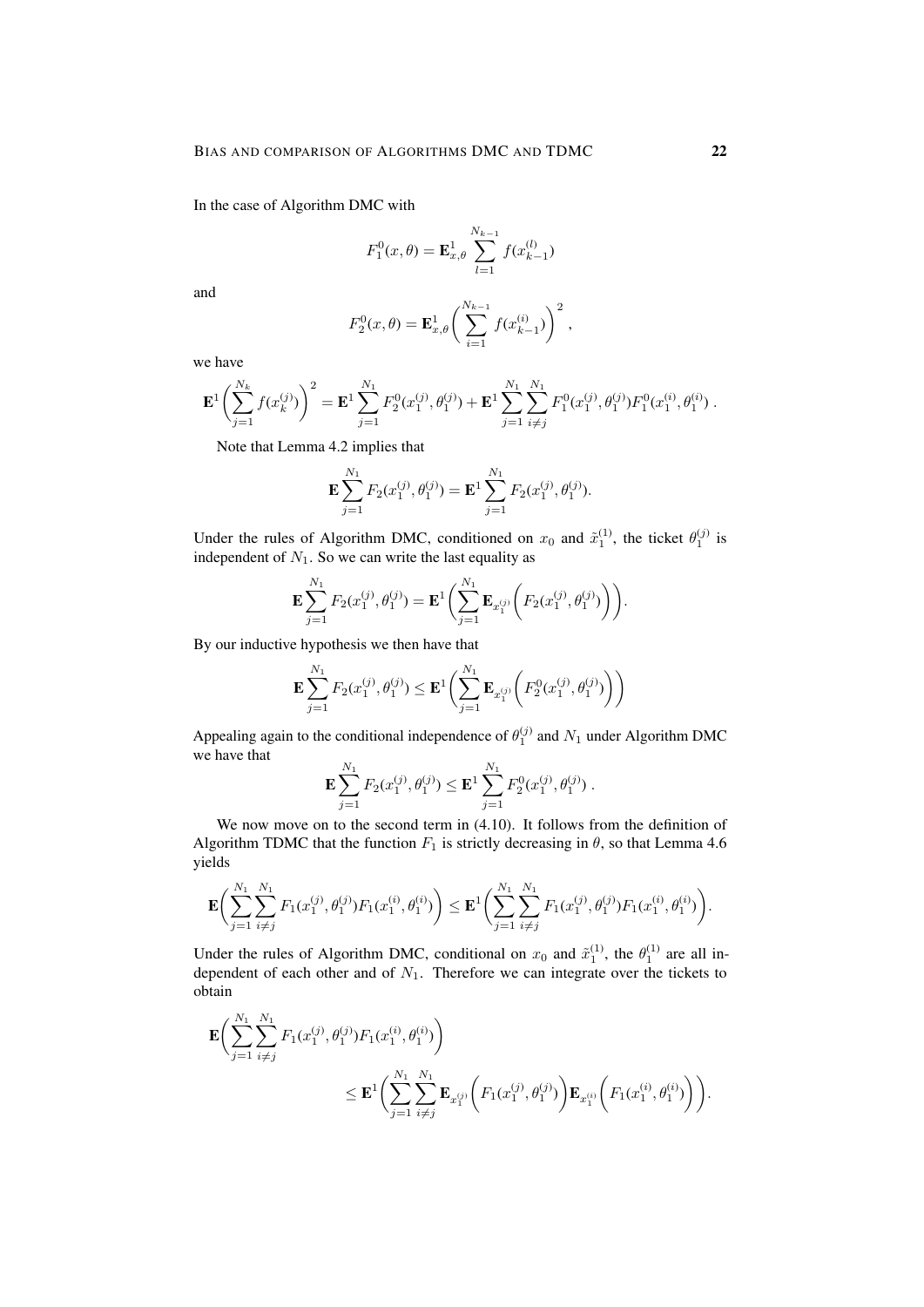#### REFERENCES 23

By Theorem 4.1 we have that

$$
\mathbf{E}_{x_1^{(j)}}\sum_{l=1}^{N_{k-1}}f(x_{k-1}^{(l)})=\mathbf{E}_{x_1^{(j)}}^0\sum_{l=1}^{N_{k-1}}f(x_{k-1}^{(l)})
$$

or

$$
\mathbf{E}_{x_1^{(j)}} F_1(x_1^{(j)}, \theta_1^{(j)}) = \mathbf{E}_{x_1^{(j)}}^1 F_1^0(x_1^{(j)}, \theta_1^{(j)}) .
$$

This yields

$$
\mathbf{E}\Biggl(\sum_{j=1}^{N_1}\sum_{i\neq j}^{N_1}F_1(x_1^{(j)},\theta_1^{(j)})F_1(x_1^{(i)},\theta_1^{(i)})\Biggr)\\ \leq \mathbf{E}^1\biggl(\sum_{j=1}^{N_1}\sum_{i\neq j}^{N_1}\mathbf{E}^1_{x_1^{(j)}}\biggl(F_1^0(x_1^{(j)},\theta_1^{(j)})\biggr)\mathbf{E}^1_{x_1^{(i)}}\biggl(F_1^0(x_1^{(i)},\theta_1^{(i)})\biggr)\biggr).
$$

Reinserting the tickets we obtain

$$
\mathbf{E}\bigg(\sum_{j=1}^{N_1}\sum_{i\neq j}^{N_1}F_1(x_1^{(j)},\theta_1^{(j)})F_1(x_1^{(i)},\theta_1^{(i)})\bigg) \leq \mathbf{E}^1\bigg(\sum_{j=1}^{N_1}\sum_{i\neq j}^{N_1}F_1^0(x_1^{(j)},\theta_1^{(j)})F_1^0(x_1^{(i)},\theta_1^{(i)})\bigg)\;,
$$

which completes the proof.

$$
\Box
$$

# References

- [AFRtW06] R. J. ALLEN, D. FRENKEL, and P. REIN TEN WOLDE. Simulating rare events in equilibrium or non equilibrium stochastic systems. *J. Chem. Phys.* 124, (2006), 024102.
- [And75] J. ANDERSON. A random-walk simulation of the Schrödinger equation:  $H_3^+$ . *J. Chem. Phys.* 63, no. 4, (1975), 1499–1503.
- [Buc04] J. BUCKLEW. *Introduction to Rare Event Simulation*. Springer, 2004.
- [CA80] D. CEPERLEY and B. ALDER. Ground state of electron gas by a stochastic method. *Phys. Rev. Lett.* 45, no. 7, (1980), 566–569.
- [Cri11] D. CRISAN. Discretizing the continuous time filtering problem. order of convergence. In D. CRISAN and B. ROSOVSKII, eds., *The Oxford Handbook of Nonlinear Filtering*, 572–597. Oxford University Press, 2011.
- [DBC98] C. DELLAGO, P. BOLHUIS, and D. CHANDLER. Efficient transition path sampling: Application to lennard-jones cluster rearrangements. *J. Chem. Phys.* 108, no. 22, (1998), 9236–9245.
- [DD11] T. DEAN and P. DUPUIS. The design and analysis of a generalized RESTART/DPR algorithm for rare event simulation. *Ann. Oper. Res.* 189, (2011), 63–102.
- [dDG05] N. DE FREITAS, A. DOUCET, and N. E. GORDON. *Sequential Monte Carlo Methods in Practice*. Springer, 2005.
- [DM04] P. DEL MORAL. *Feynman-Kac formulae*. Probability and its Applications (New York). Springer-Verlag, New York, 2004. Genealogical and interacting particle systems with applications.
- [FS96] D. FRENKEL and B. SMIT. *Understanding Molecular Simulation*. Academic Press, 1996.